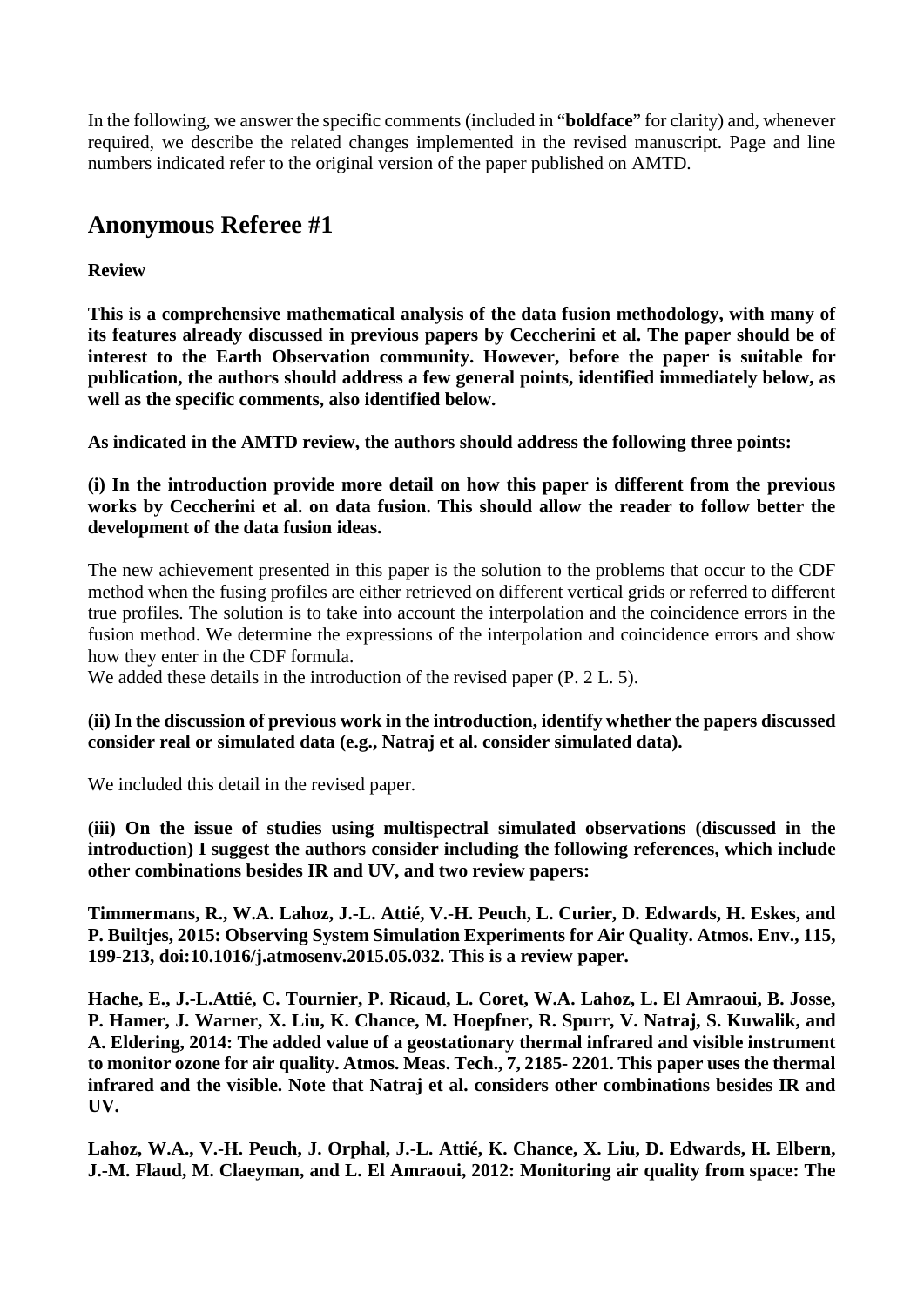**case for the geostationary platform. Bull. Amer. Meteorol. Soc., 93, 221-233, doi: 10.1175/BAMS-D-11-00045.1, 221-233. This is a review paper.**

We included these references in the revised paper.

#### **Specific comments:**

#### **P. 2 L. 40: Why choose 6 km for the correlation length?**

The correlation length is used to reduce oscillations in the retrieved profile. A value of 6 km is typically used for nadir ozone profile retrieval.

References:

Liu, X., Bhartia, P. K., Chance, K., Spurr, R. J. D., and Kurosu, T. P.: Ozone profile retrievals from the Ozone Monitoring Instrument, Atmos. Chem. Phys., 10, 2521-2537, https://doi.org/10.5194/acp-10-2521-2010, 2010.

Kroon, M., de Haan, J. F., Veefkind, J. P., Froidevaux, L., Wang, R., Kivi, R. and Hakkarainen, J. J.: Validation of operational ozone profiles from the Ozone Monitoring Instrument, J. Geophys. Res., 116, D18305, doi[:10.1029/2010JD015100, 2011.](http://dx.doi.org/10.1029/2010JD015100)

Miles, G. M., Siddans, R., Kerridge, B. J., Latter, B. G., and Richards, N. A. D.: Tropospheric ozone and ozone profiles retrieved from GOME-2 and their validation, Atmos. Meas. Tech., 8, 385-398, https://doi.org/10.5194/amt-8-385-2015, 2015.

We added a sentence and these references to the revised paper.

### **P. 6 L. 19: Why choose a 5% a priori error?**

For the estimation of the coincidence error we consider 5% of the a priori profile because this value is consistent with the difference between the true profiles of TIR and UV measurements used in the simulations.

We specified this in the revised paper.

### **P. 7**

### **L. 23: I suggest you remove "indeed". Same elsewhere. Please omit needless words.**

In the revised paper we replaced "Indeed" with "In the latter case" and we removed "if these identities are not present" at P. 7 L. 21-22.

We removed "indeed" at P. 7 L. 35.

#### **L. 24: Please avoid anthropomorphising the data fusion algorithm. I suggest you use a word other than "misled".**

In the revised paper a different sentence is used.

### **P. 17**

### **Fig. 6 caption: ": : :with the fused profile added: : :". Same for Fig. 7 caption.**

In the revised paper we rephrased captions 6 and 7.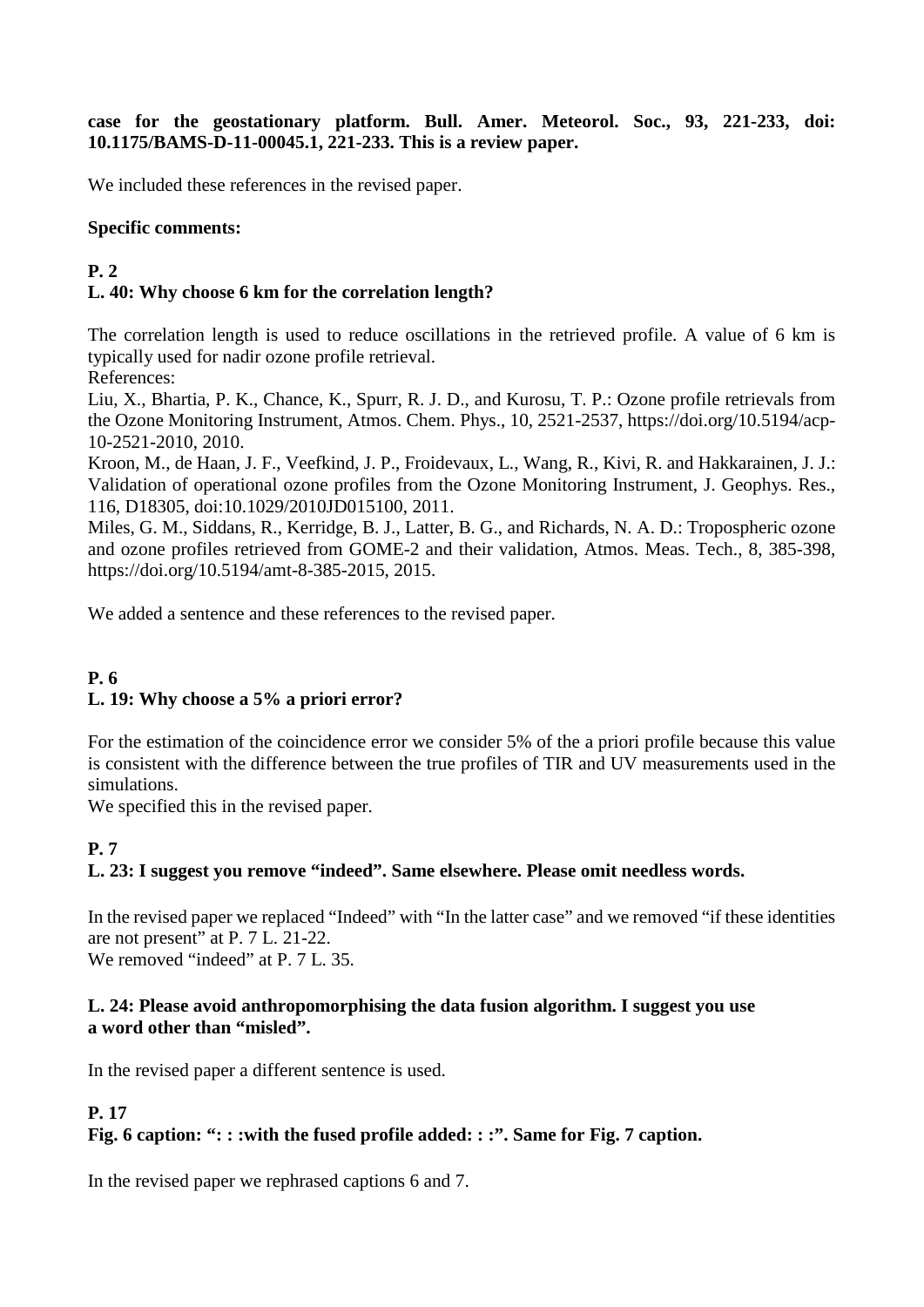# **Anonymous Referee #2**

### **Overview**

**Importance of interpolation and coincidence errors in data fusion Simone Ceccherini, Bruno Carli, Cecilia Tirelli, Nicola Zoppetti, Samuele Del Bianco, Ugo Cortesi, Jukka Kujanpää, Rossana Dragani**

**This is a well-written paper on a subject of interest to the atmospheric measurement community. The use of data from different instruments and different spectral regions to better constrain vertical profiles is an important step forward in improving and simplifying the production and use of data from the advanced satellite systems currently under development. The methodology appears sound and is based on an earlier development published by the authors. It is recommended that the paper be published. Some copy editing will improve the readability of the paper and detailed comments are included later.**

**It is not clear to this reviewer that the methodology presented actually achieves the complete goal represented by the authors. Since the two profiles being combined have been determined by constraints independently applied to the observations of the two instruments, there is no direct component of the fitting cost function that requires the simultaneous best fit to the actual observations. Of course, it is difficult to evaluate this distinction because the peculiarities of each data set (UV and TIR) are determined by the two instruments and may be difficult or impossible to model adequately in the test data sets. The recommendation here is to discuss this issue so that the good work being presented is presented in context.**

We understand that the reviewer is asking whether the proposed data fusion method is achieving the goal of obtaining results as good as those of the simultaneous best fit (simultaneous retrieval). The equivalence between the CDF method and the simultaneous retrieval has been discussed in Ceccherini et al. (2015). In that paper the two methods were analytically proved to be equivalent if a linear approximation can be applied to the forward models. The equivalence was also verified with a real measurement of the MIPAS instrument. The goal of this new paper is the solution of the problems that occur when the fusing profiles are either retrieved on different vertical grids or referred to different true profiles. The solution is to take into account the interpolation and the coincidence errors in the fusion method.

As also suggested by reviewer #1 we have better specified the goal of this paper in the introduction of the revised paper (Page 2 Line 5).

#### **Some more discussion of the appropriate interpolation approach for the covariance matrices should also be considered. The outcome of the fusion process will depend on the assumptions made regarding this process.**

As we can see from Eq. (8) the only quantities that need to be interpolated in case of different vertical grids are the averaging kernel matrices, therefore, no interpolation approach is applied to the covariance matrices.

We specified this in the revised paper (Page 4 Line 13).

### **General comments**

**1. Since CDF refers to 'Complete Data Fusion' most cases referencing 'CDF' should probably be replaced by 'CDF method'.**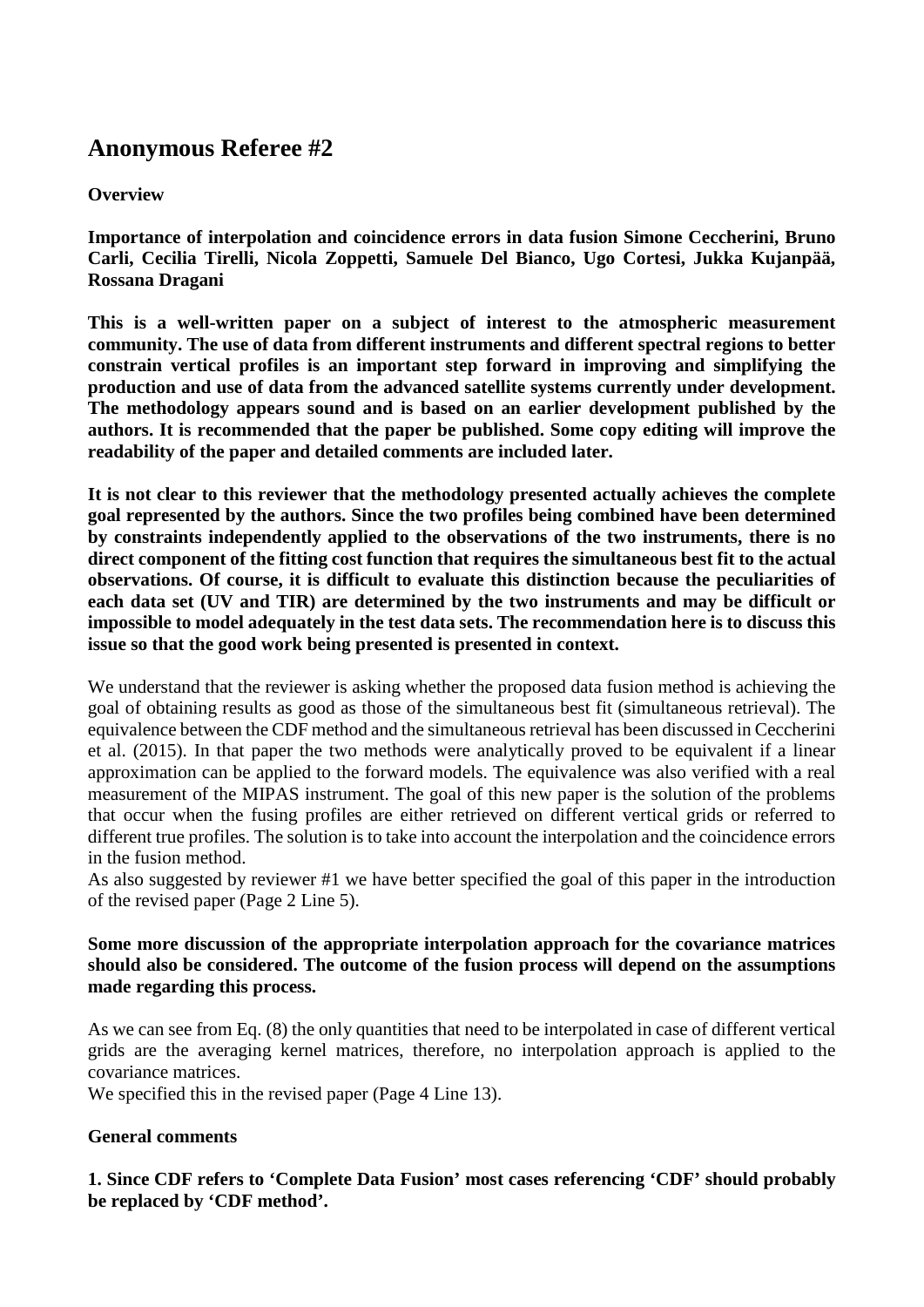We replaced "CDF" with "CDF method" in most cases in the revised paper.

#### **2. This reviewer prefers to see scientific literature written in the third person unless it is absolutely necessary to do otherwise.**

In a few cases, the sentences were changed in the revised paper in order to remove "we". However, the first person is largely used in this journal and the change was not done in all sentences.

#### **3. It would appear that the increase in DOFs achieved by the method is primarily due to extending the vertical range of observational response over which the system is sensitive to changes in the profiles. This might be a useful remark to include in the conclusions.**

In order to see how the DOF are distributed in altitude, in Fig. A we report the diagonal elements of the averaging kernel matrices of the ozone profiles obtained from the TIR measurement, from the UV measurement and from the data fusion in the case 1 (same true profile and same vertical grid).



Fig. A. Diagonal elements of the averaging kernel matrices of the ozone profiles obtained from the TIR measurement (red line), from the UV measurement (blue line) and from the data fusion (black line) in the case 1.

We can see that the increase in DOF obtained by the fusion is distributed along all the vertical range. An extension of the vertical range is observed with respect to the UV measurement, but it does not seem to be the main effect.

#### **Specific comments.**

**Page 1**

#### **1. Line 32. Missing commas in the reference call-outs.**

We made the correction in the revised paper.

#### **2. Line 33. Delete 'as'**

The first "as" has been replaced with "since" in the revised paper.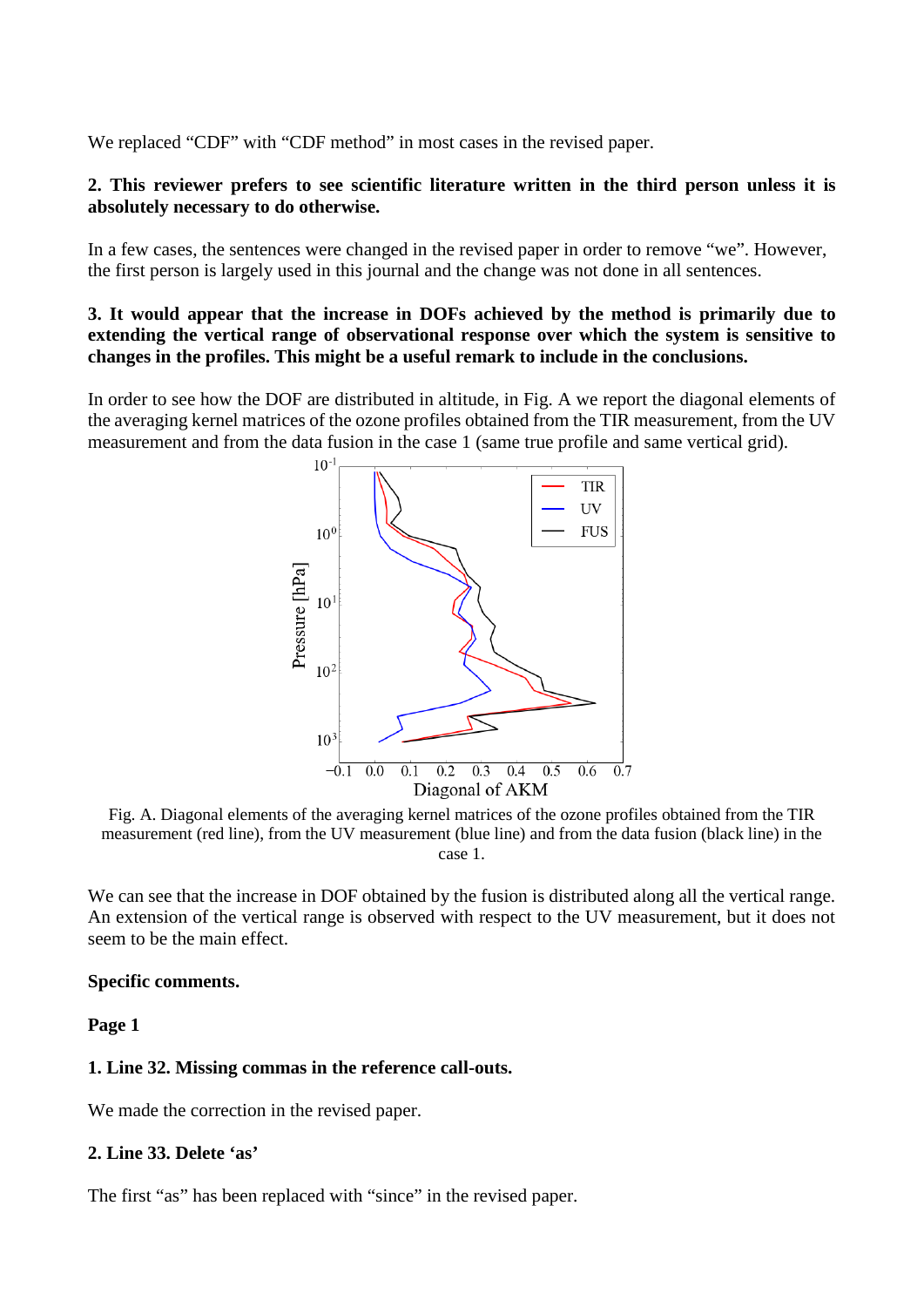### **Page 2**

### **3. Line 1. '… is reduced to about one quarter with this approach.**

We replaced with "... is reduced of about a quarter with this approach."

### **4. Line 8. '… the advantages in using … observing ozone profiles … space exploits the synergy of measuring …'**

We modified this sentence taking into account also a comment of reviewer #1.

### **5. Line 25. '… the TIR …'**

We prefer to leave it as it is.

#### **6. Line 30. It isn't clear to this reviewer what the reason for merging two data sets that are known to be different.**

It is not frequent to have different measurements with exactly the same geolocation. Therefore, the measurements that are fused are generally selected applying a coincidence criterion, which requires reciprocal space-time distances to be less than some defined thresholds. In this case the geolocations are different, even if within an acceptable range, and, consequently, the related measurements can correspond to different true profiles.

We added a sentence in the introduction of the revised paper (Page 2 Line 5).

### **7. Line 36. 'Ceccherini et al. (2014).'**

We made the correction in the revised paper.

### **Page 3**

### **8. Line 22. '… independent, simultaneous …'**

We replaced with "... independent and simultaneous ..." in the revised paper.

### **9. Line 24. Since the estimates all contain some portion of a priori information, they are not truly independent. Perhaps some other description would be more appropriate. Furthermore, it is not obvious to this reviewer how to use any numerical estimate of the interdependence to improve the subsequent analysis.**

The reviewer is right, the estimates are not independent when the same a priori information is used in the single retrievals. However, since the CDF method removes the a priori information used in the single retrievals a numerical estimate of the interdependence is not needed: that is, even if the retrieved profiles are not independent because of the common "a-priori" (our choice, but not a necessary choice), the fused quantities (Eq. (4)) are independent quantities.

We removed "independent" in the revised paper.

Page 4 line 4: a sentence was modified to underline the independence of the fused quantities defined in Eq. (4).

### **10. Line 29. '… obtained by propagating …'**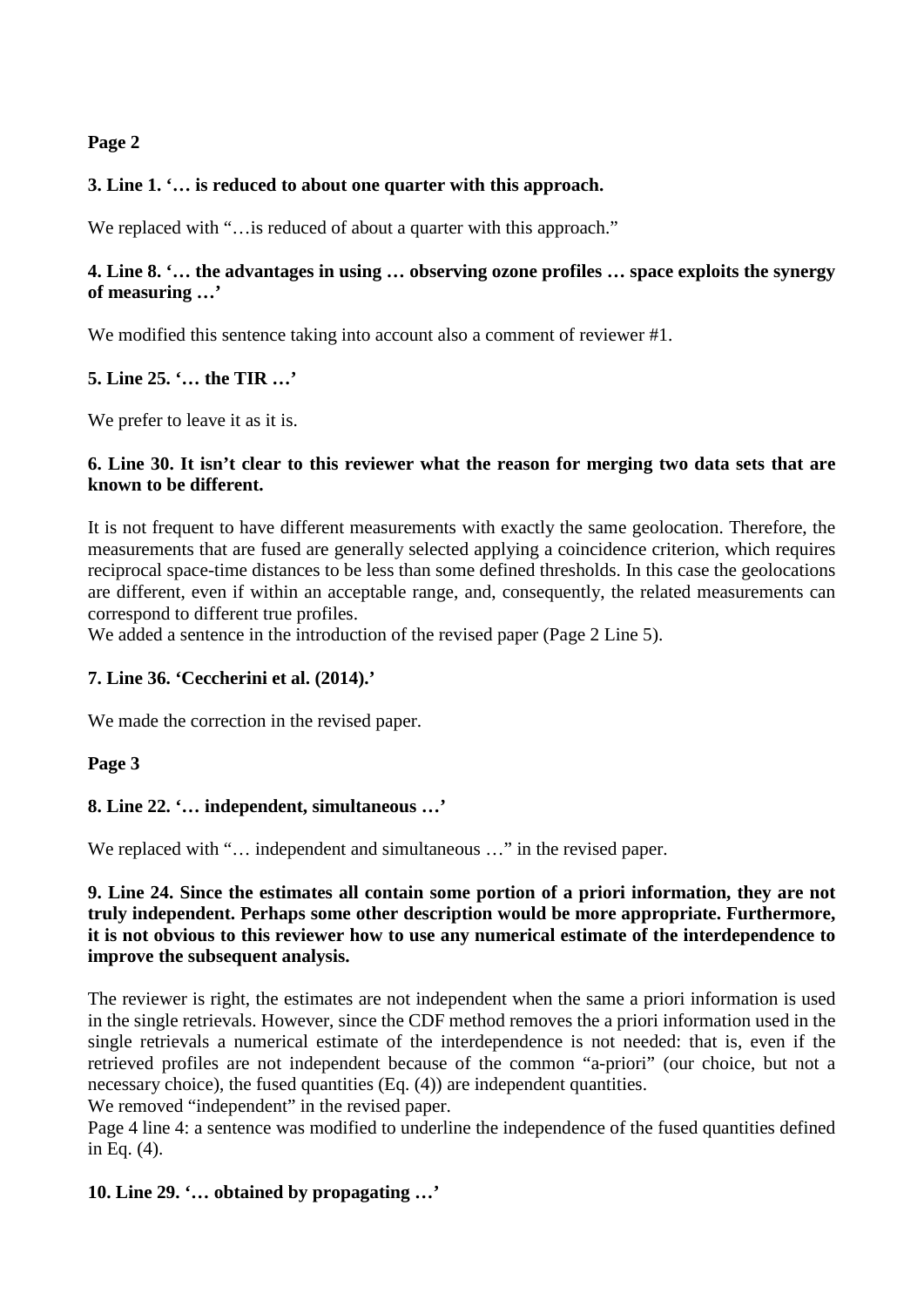We made the correction in the revised paper.

### **11. Line 32. Suggest: 'The CDF solutions of the profiles considered are given …'**

In the revised paper we modified the sentence in "The CDF solution for the considered profiles is given …".

**Page 4**

### **12. Line 6. '… obtained by propagating …'**

We made the correction in the revised paper.

**13. Line 8. '… profiles, x, …'**

We think that the commas are not needed.

### **14. Line 20. '… in the presence …'**

We made the correction in the revised paper.

**Page 5**

### **15. Line 9. Lost comma.**

We think that no comma is lost here.

### **16. Line 11. Delete last equal sign.**

We prefer to leave it.

#### **Page 6**

### **17. Line 20. '… in the central and right …'**

We made the correction in the revised paper.

**18. Line 25 '… wide range …'**

We made the correction in the revised paper.

### **Page 7**

### **19. Line 33. '… provides, in general, …'**

In the revised paper we modified the sentence in "...the fusion generally provides ..."

**Page 8**

### **20. Line 9. Suggest: 'RD contributed extensive revisions to the manuscript.'**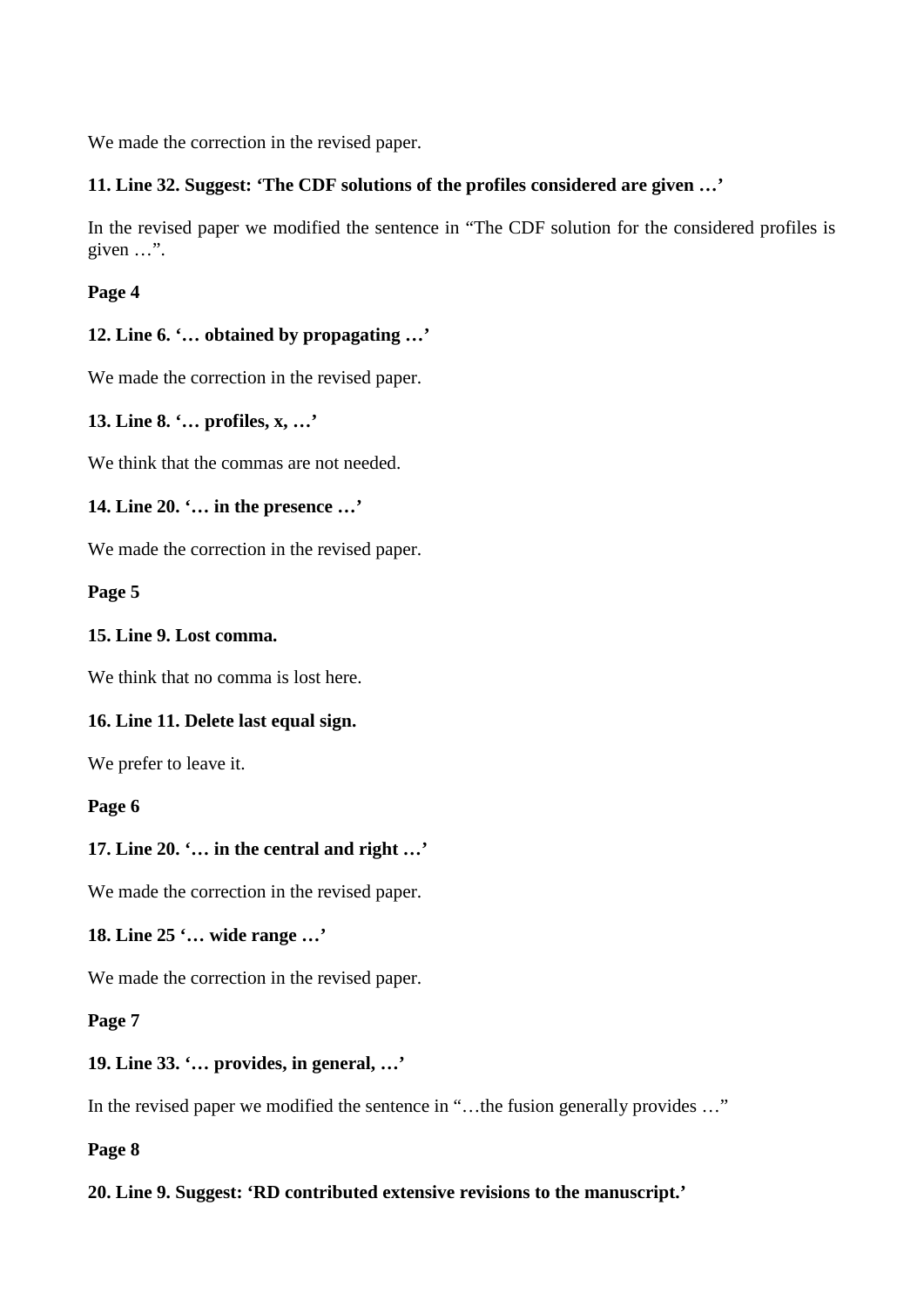We prefer to leave it as it is.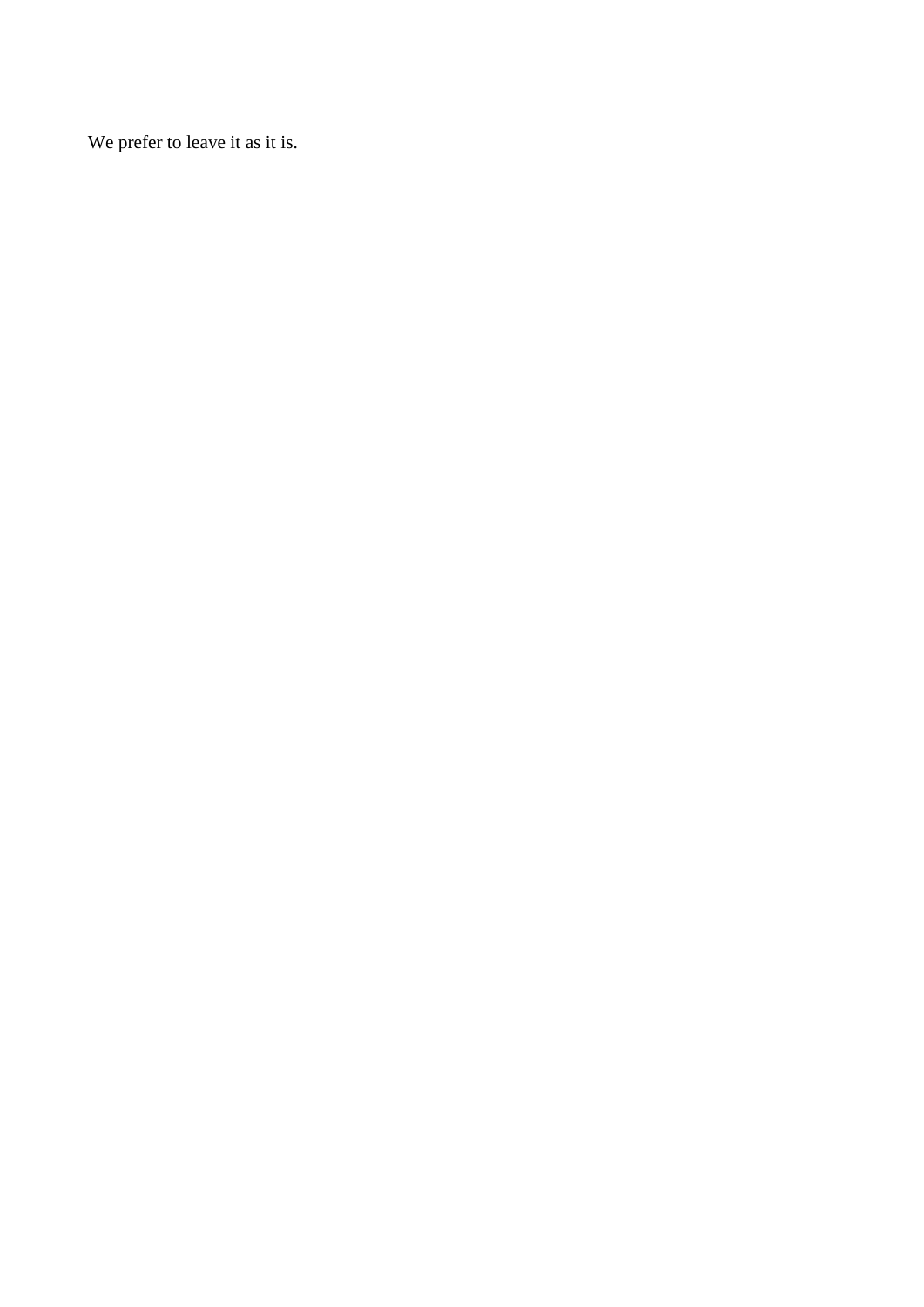# **Importance of interpolation and coincidence errors in data fusion**

Simone Ceccherini<sup>1</sup>, Bruno Carli<sup>1</sup>, Cecilia Tirelli<sup>1</sup>, Nicola Zoppetti<sup>1</sup>, Samuele Del Bianco<sup>1</sup>, Ugo Cortesi<sup>1</sup>, Jukka Kujanpää<sup>2</sup>, Rossana Dragani<sup>3</sup>

<sup>1</sup>Istituto di Fisica Applicata "Nello Carrara" del Consiglio Nazionale delle Ricerche, Via Madonna del Piano 10, 50019 Sesto 5 Fiorentino, Italy

2 Finnish Meteorological Institute, Earth Observation Unit, P.O. Box 503, FI-00101 Helsinki, Finland <sup>3</sup>European Centre for Medium-Range Weather Forecasts, Shinfield Park, Reading, RG2 9AX, United Kingdom

*Correspondence to*: Simone Ceccherini (S.Ceccherini@ifac.cnr.it)

- **Abstract.** The Complete Data Fusion method is applied to ozone profiles obtained from simulated measurements in the 10 ultraviolet and in the thermal infrared in the framework of the Sentinel 4 mission of the Copernicus programme. We observe that the quality of the fused products is degraded when the fusing profiles are either retrieved on different vertical grids or referred to different true profiles. To address this shortcoming, a generalization of the complete data fusion method, which takes into account interpolation and coincidence errors, is presented. This upgrade overcomes the encountered problems and provides products of good quality when the fusing profiles are both retrieved on different vertical grids and referred to
- 15 different true profiles. The impact of the interpolation and coincidence errors on number of degrees of freedom and errors of the fused profile is also analyzed. The approach developed here to account for the interpolation and coincidence errors can also be followed to include other error components, such as forward model errors.

#### **1 Introduction**

Many remote sensing observations of vertical profiles of atmospheric variables are obtained with instruments operating on

- 20 space-borne and airborne platforms, as well as from ground-based stations. Recently, the Complete Data Fusion (CDF) method (Ceccherini et al., 2015) was proposed for use in the combination ofto combine independent measurements of the same profile in order to exploit all the available information and obtainfor a comprehensive and concise description of the atmospheric state. This is an a posteriori method that uses standard retrieval products. With simple implementation requirements, the CDF products are equivalent to those from a simultaneous retrieval, considered to be the most
- 25 comprehensive way of exploiting different observations of the same quantity (Aires et al., 2012), in spite of a greater computational complexity. However, so far, the data fusion method was mainly applied to measurements performed by the same instrument while sounding the same air sample.

Limited tests were conducted on measurements performed by different instruments when inconsistencies due to differences in the observed true profiles (because of the non-perfect coincidence of the space-time location of the measurements) could

- 30 degrade the optimal performances of the simultaneous retrieval. About the fusion of data provided by different instruments, it has been proved (Ceccherini, 2016) that the CDF method is completely equivalent to the measurement space solution (MSS) data fusion method (Ceccherini et al., 2009). The latter was successfully applied to the data fusion of MIPAS-ENVISAT and IASI-METOP measurements (Ceccherini et al., 2010a; Ceccherini et al., 2010b) and of MIPAS-STR and MARSCHALS measurements (Cortesi et al., 2016). However, as-since in these cases the measurements to be fused (referred
- 35 to as fusing profiles hereafter) carried information about basically complementary altitude ranges, their possible inconsistency did not result in unrealistic fused profiles.

The first applications of data fusion were made with profiles retrieved on the same vertical grid. A first analysis of the effect of different grids on the quality of the fused products was performed and presented by Ceccherini et al. (2016). In this case, the individual profiles were first obtained on grids optimally defined according to the information content of the individual

40 observations. Then, the CDF method was performed using averaging kernel matrices (AKMs) interpolated to a common grid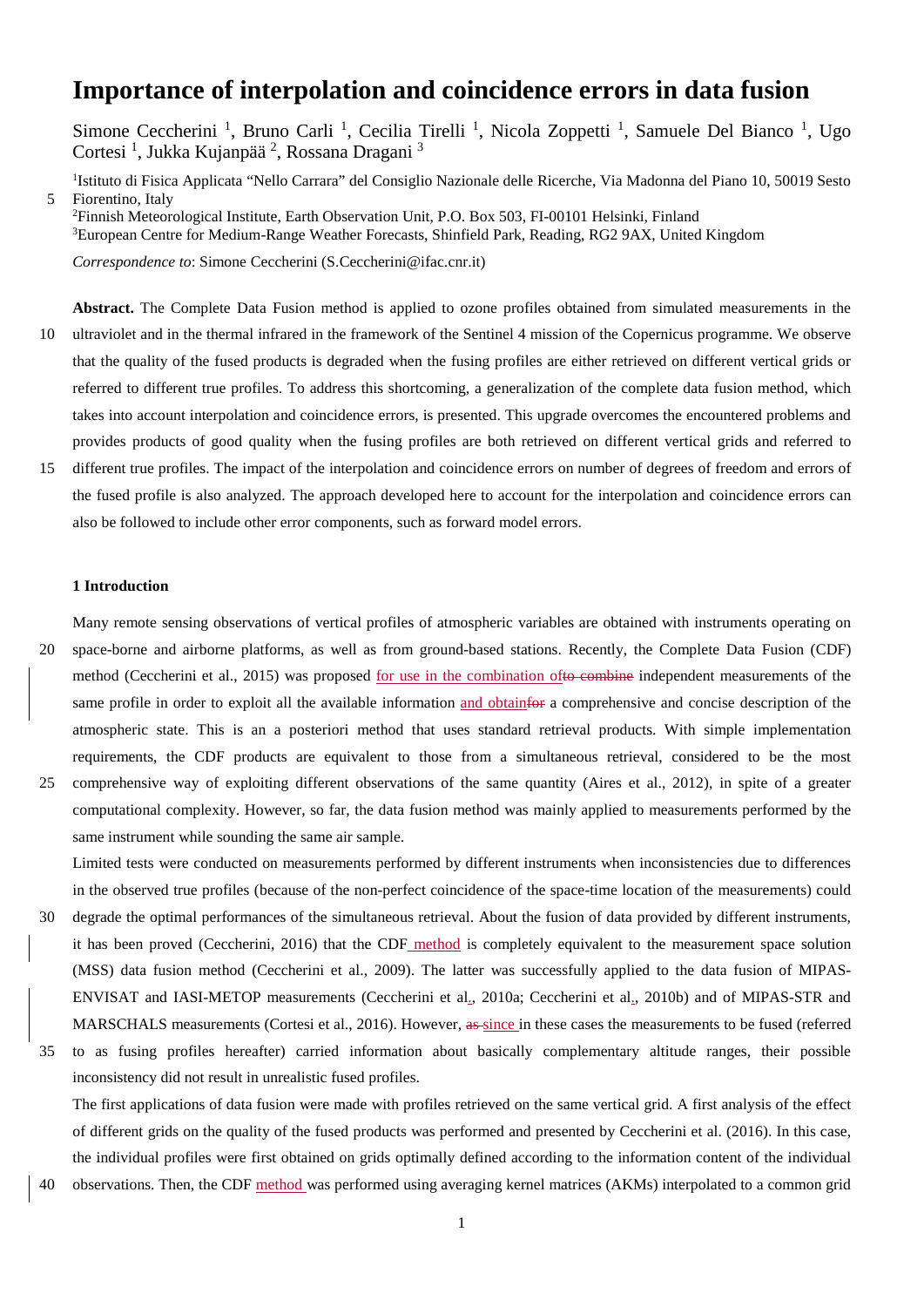optimized for the data fusion product. Compared to the case in which the individual retrievals are obtained directly on the grid optimized for the data fusion, the number of degrees of freedom (DOF) is reduced of about a quarter with this approach reduced of about a quarter. Thus, in data fusion applications the choice of the retrieval grid can lead to an information content loss that cannot be restored with interpolation.

- 5 Here, we consider the general problem posed by the application of the CDF method to measurements performed by different instruments that are retrieved on different vertical grids and referring to different true profiles (which correspond to the case of fusing profiles measured in different geolocations). The analysis of this problem suggests a modification of the CDF method, taking into account interpolation and coincidence errors. We determine the expressions of these errors and show how they enter in the CDF formula. We analyze this problemThe study is performed using simulated measurements of ozone
- 10 profiles obtained in the ultraviolet and in the thermal infrared in the framework of the Sentinel 4 (S4) mission (ESA, 2017) of the Copernicus programme [\(http://www.copernicus.eu/main/sentinels\)](http://www.copernicus.eu/main/sentinels). The advantages to usein using a multispectral approach for observing the ozone profiles from space by synergism of atmospheric radiances in the thermal infrared and in the ultraviolet haves been studied, using simulated measurements, by Landgraf and Hasekamp (2007), Worden et al. (2007), Fu et al.  $(2013)$ , Natraj et al.,  $(2011)$ , Hache et al.  $(2014)$ Cuesta et al.  $(2013)$ -and Costantino et al.  $(2017)$ , and, using real
- 15 measurements, by Fu et al. (2013) and Cuesta et al. (2013). Two review papers on this subject are Lahoz et al. (2012) and Timmermans et al. (2015).

The paper is organized as follows: Section 2 presents an account of the problems that occur when the CDF method is applied to vertical profiles retrieved on different vertical grids and referring to different true profiles. In Section 3, we theoretically analyze the problems discussed in Section 2, and show how the CDF method can be modified to overcome them. In Section

20 4, we show how the solution proposed in Section 3 solves the problems discussed in Section 2. In Section 5, we describe how to deal with forward model errors. Conclusions are drawn in Section 6.

#### **2 Application of the CDF method to profiles retrieved on different vertical grids and related to different true profiles**

The future atmospheric Sentinel missions of the Copernicus programme [\(http://www.copernicus.eu/main/sentinels\)](http://www.copernicus.eu/main/sentinels) will provide great scope and a real testbed for data fusion applications. The wealth of data that will become available from these

25 missions will likely present technical challenges to many applications. With the use of data fusion, the number of products can be reduced while maintaining the information content of the original datasets. For this reason, we test the CDF method on simulated data of the S4. We simulate two S4 ozone vertical profile measurements as they could be obtained from the Infrared Sounder (IRS) in the thermal infrared and from the Ultraviolet, Visible and Near-Infrared Sounding (UVN) spectrometer in the ultraviolet in the ultraviolet in the ultraviolet in the ultraviolet in the ultraviolet in the ultraviolet in the ultraviolet in the ultraviolet in the ultraviolet in the ultraviolet in the ultraviolet

30 [\(http://www.eumetsat.int/website/home/Satellites/FutureSatellites/MeteosatThirdGeneration/MTGDesign/index.html\)](http://www.eumetsat.int/website/home/Satellites/FutureSatellites/MeteosatThirdGeneration/MTGDesign/index.html) onboard the MTG (Meteosat Third Generation) satellite. We refer to these two simulated measurements as TIR measurement and UV measurement, respectively.

In order to evaluate the effect of the variability of vertical grids and of true profiles, we have analyzed three cases whenare considered:

- 
- 35 1. The simulated measurements refer to the same true profile and are retrieved on the same vertical grid.
	- 2. The simulated measurements refer to the same true profile but are retrieved on different vertical grids.
	- 3. The simulated measurements refer to different true profiles and are retrieved on the same vertical grid.

In all three cases, the true profile and the vertical grid of the UV measurement are kept fixed and, when pertinent, are changed for the TIR measurement. For simplicity, we define the vertical grid of the data fusion product to coincide with the 40 fixed grid of the UV measurement. In the following, the vertical grid of the fusion product is referred to as the fusion grid.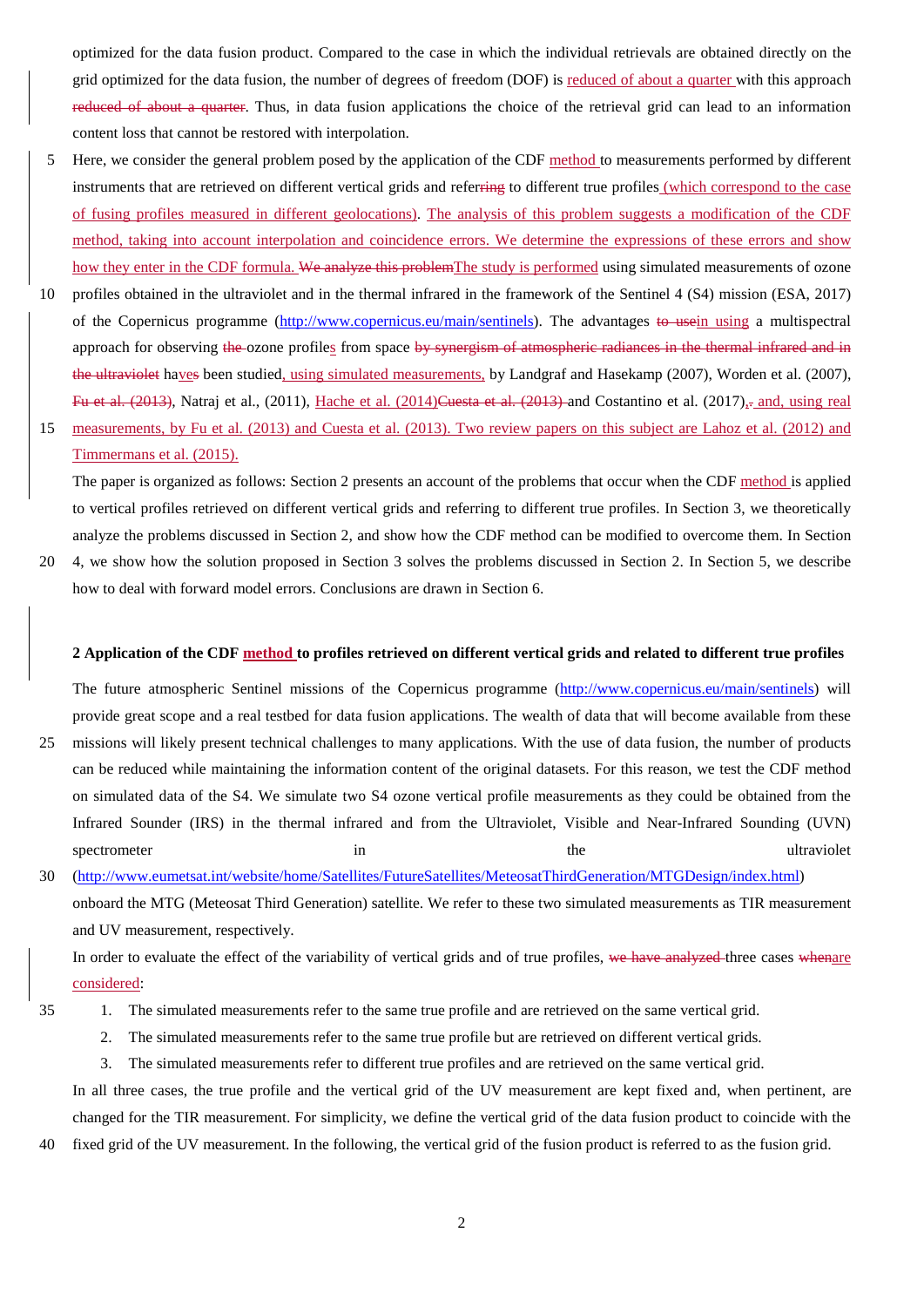For a meaningful comparison of the quality of fusing and fused profiles, it is necessary to have common a priori profiles and common a priori covariance matrices (CMs). Therefore, the a priori of the fusing profiles, which are produced with individual a priori assumptions, have been modified using the method described in (Ceccherini et al.,  $(2014)$ ). In the comparisons, we use the same a priori profiles provided by the McPeters and Labow climatology (McPeters and Labow,

- 5 2012) are used for all fusing and fused profiles. The a priori CMs are obtained using the standard deviation of the McPeters and Labow climatology when its value is larger than 20% of the a priori profile and a value of 20% of the a priori profile in the other cases. The off diagonal elements are calculated considering a correlation length of 6 km. The correlation length is used to reduce oscillations in the retrieved profile and the value of 6 km is typically used for nadir ozone profile retrieval (Liu et al., 2010, Kroon et al., 2011, Miles et al., 2015).
- 10 The results obtained in the three test cases are reported in Figures 1-3. These figures show in the left panel the true profiles, in the central panel the mean value of the true profiles and the profiles obtained from the measurements (TIR, UV and data fusion) and in the right panel the residuals, i.e. the differences between the three estimated profiles and the mean value of the true profiles.

We observe that, while in case 1 the differences between the profile obtained from the fusion and the mean of the true

15 profiles are smaller than, or comparable to, those of the profiles obtained from the TIR and UV measurements, in cases 2 and 3 these differences are significantly larger. Therefore, in cases 2 and 3 the fusion provides a product of poorer quality than that of the single products.

These tests show that the CDF algorithm and the equivalent simultaneous retrieval work well in case 1, while they have problems in cases 2 and 3, where the profiles are retrieved on different vertical grids and are referred to different true

20 profiles, respectively.

The problem encountered in case 2 is due to the fact that the data fusion is made using estimates of the AKMs on the fusion grid (see Subsection 3.1) obtained by interpolation of the original AKMs (Ceccherini et al., 2016), which are only an approximation of the real AKMs on the fusion grid. We refer to this effect as *interpolation error*. The problem encountered in case 3 is related to different true profiles and we refer to this effect as *coincidence error* because it occurs when fusing 25 profiles that do not correspond to the same space-time location.

#### **3 Method**

In this section, we report a theoretical analysis is performed to overcome the problems highlighted in the previous section. In Subsection 3.1, we recall the formulas of the CDF method in order to establish the formalism subsequently used in Subsection 3.2, where an upgrade of the method is proposed.

#### 30 **3.1 CDF**

We-Let us assume to have *N* independent and simultaneous measurements of the vertical profile of an atmospheric target referred to the same space-time location. Performing the retrieval of the *N* measurements with the optimal estimation method (Rodgers, 2000), we obtain *N* vectors  $\hat{\mathbf{x}}_i$  (*i*=1, 2, …, *N*) that provide independent estimates of the profile here assumed to be estimates of the profiles maderepresented on a common vertical grid. The use of a priori information ensures the possibility 35 of having a common retrieval grid also in the case of observations with different vertical coverage.

The vectors  $\hat{\mathbf{x}}_i$  are characterized by the CMs  $\mathbf{S}_i$  and the AKMs  $\mathbf{A}_i$  (Ceccherini et al., 2003; Ceccherini and Ridolfi, 2010; Rodgers, 2000):

$$
\mathbf{S}_{i} \equiv \left\langle \boldsymbol{\sigma}_{i} \boldsymbol{\sigma}_{i}^{T} \right\rangle = \left(\mathbf{K}_{i}^{T} \mathbf{S}_{yi}^{-1} \mathbf{K}_{i} + \mathbf{S}_{ai}^{-1}\right)^{-1} \mathbf{K}_{i}^{T} \mathbf{S}_{yi}^{-1} \mathbf{K}_{i} \left(\mathbf{K}_{i}^{T} \mathbf{S}_{yi}^{-1} \mathbf{K}_{i} + \mathbf{S}_{ai}^{-1}\right)^{-1}, \tag{1}
$$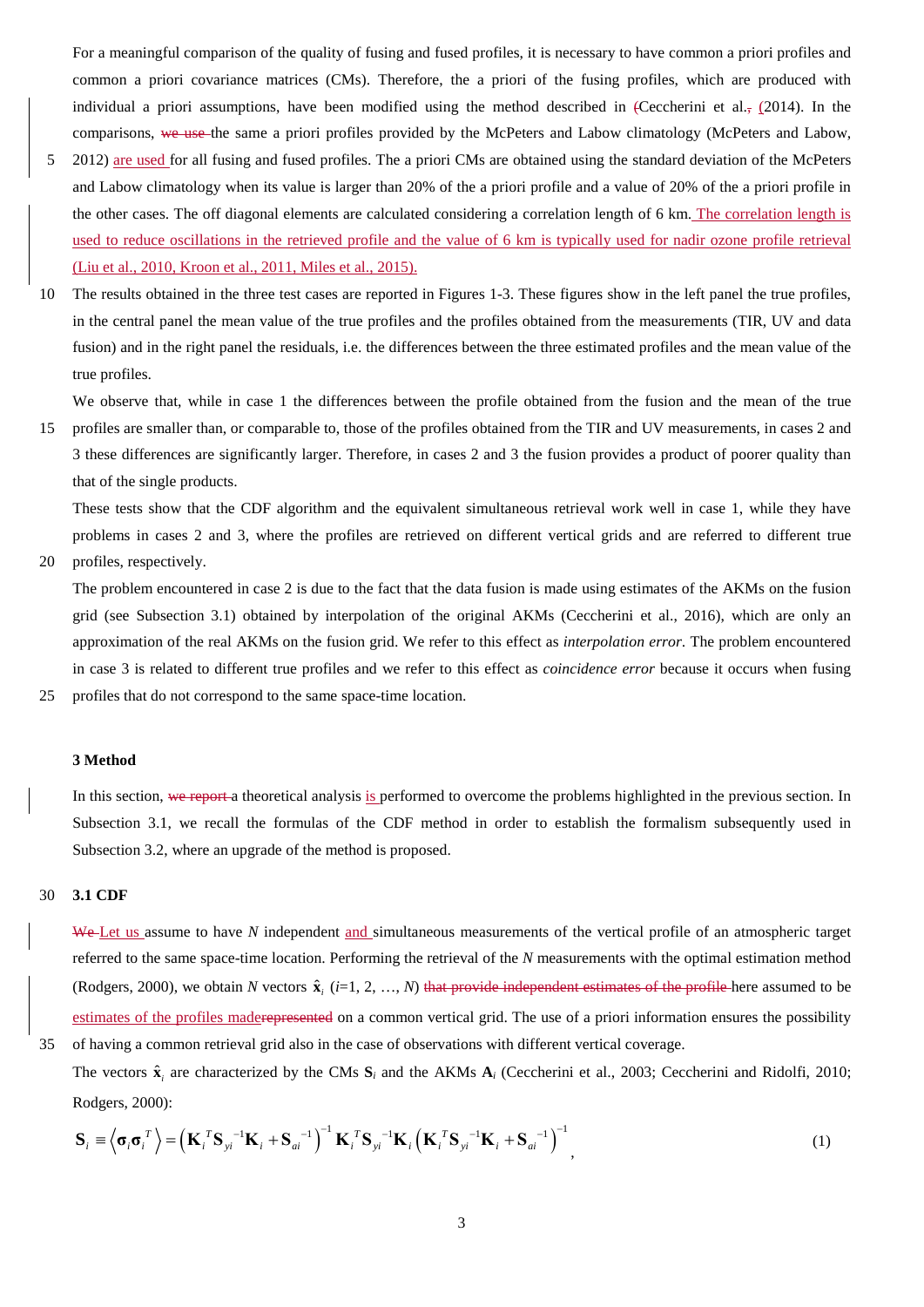$$
\mathbf{A}_{i} = \frac{\partial \hat{\mathbf{x}}_{i}}{\partial \mathbf{x}} = \left(\mathbf{K}_{i}^{T} \mathbf{S}_{yi}^{-1} \mathbf{K}_{i} + \mathbf{S}_{ai}^{-1}\right)^{-1} \mathbf{K}_{i}^{T} \mathbf{S}_{yi}^{-1} \mathbf{K}_{i},
$$
\n(2)

where  $\sigma_i$  are the errors on  $\hat{\mathbf{x}}_i$  obtained by propagating the errors of the observations through the retrieval processes (noise errors),  $\mathbf{K}_i$  are the Jacobians of the forward models,  $\mathbf{S}_{yi}$  are the CMs of the observations,  $\mathbf{S}_{qi}$  are the CMs of the a priori profiles and **x** is the true profile.

The CDF solution for of the considered profiles is given by (see Ceccherini et al., 2015)

$$
\mathbf{x}_{f} = \left(\sum_{i=1}^{N} \mathbf{A}_{i}^{T} \mathbf{S}_{i}^{-1} \mathbf{A}_{i} + \mathbf{S}_{a}^{-1}\right)^{-1} \left(\sum_{i=1}^{N} \mathbf{A}_{i}^{T} \mathbf{S}_{i}^{-1} \mathbf{a}_{i} + \mathbf{S}_{a}^{-1} \mathbf{x}_{a}\right)_{1}
$$
\n(3)

5 where

 $\mathbf{a}_i \equiv \hat{\mathbf{x}}_i - (\mathbf{I} - \mathbf{A}_i) \mathbf{x}_{ni} = \mathbf{A}_i \mathbf{x} + \mathbf{\sigma}_i$ , (4)

 $\mathbf{x}_{ai}$  is the a priori profile used in the *i*-th retrieval,  $\mathbf{x}_a$  and  $\mathbf{S}_a$  are the a priori profile and its CM used to constrain the data fusion.

We note that the vector  $\alpha_i$ , which can be calculated from the available retrieval products, is a measurement of the vector **x**, made using the rows of the AKM  $A_i$ -which does no longer depend on the a priori profile  $\mathbf{x}_{ai}$ . Furthermore, and it has the 10 same errors  $\sigma_i$  as the retrieved profile  $\hat{\mathbf{x}}_i$ , therefore, it is characterized by the CM  $\mathbf{S}_i$ .

The fused profile has a CM, obtained by propagating the errors of  $\alpha$ <sup>*i*</sup> into  $\mathbf{x}_f$ , equal to

$$
\mathbf{S}_{f} = \left(\sum_{i=1}^{N} \mathbf{A}_{i}^{T} \mathbf{S}_{i}^{-1} \mathbf{A}_{i} + \mathbf{S}_{a}^{-1}\right)^{-1} \sum_{i=1}^{N} \mathbf{A}_{i}^{T} \mathbf{S}_{i}^{-1} \mathbf{A}_{i} \left(\sum_{i=1}^{N} \mathbf{A}_{i}^{T} \mathbf{S}_{i}^{-1} \mathbf{A}_{i} + \mathbf{S}_{a}^{-1}\right)^{-1}
$$
(5)

and an AKM, obtained performing the derivative of  $\mathbf{x}_f$  with respect to the true profile, equal to

$$
\mathbf{A}_{f} = \left(\sum_{i=1}^{N} \mathbf{A}_{i}^{T} \mathbf{S}_{i}^{-1} \mathbf{A}_{i} + \mathbf{S}_{a}^{-1}\right)^{-1} \sum_{i=1}^{N} \mathbf{A}_{i}^{T} \mathbf{S}_{i}^{-1} \mathbf{A}_{i}
$$
\n(6)

The CDF formula (Eq. (3)) involves a summation of AKMs made possible by the common grid. When the fusing profiles  $\hat{\mathbf{x}}_i$ are represented on different vertical grids, the available AKMs are also defined on different vertical grids, thus in this case, it 15 is necessary to perform a resampling of the AKMs (Calisesi et al., 2005), which makes their second index equal to that of the common fusion grid. Following Ceccherini et al. (2016), we define such a transformation as follows:

$$
\mathbf{A}'_i = \mathbf{A}_i \mathbf{R}_i \tag{7}
$$

where  $\mathbf{R}_i$  are the generalized inverse matrices of the linear interpolation matrices  $\mathbf{H}_i$ , which interpolate the profiles on the fusing grids to the fusion grid. In this case, using Eq. (7), Eq. (3) becomes:

$$
\mathbf{x}_{f} = \left(\sum_{i=1}^{N} \mathbf{R}_{i}^{T} \mathbf{A}_{i}^{T} \mathbf{S}_{i}^{-1} \mathbf{A}_{i} \mathbf{R}_{i} + \mathbf{S}_{a}^{-1}\right)^{-1} \left(\sum_{i=1}^{N} \mathbf{R}_{i}^{T} \mathbf{A}_{i}^{T} \mathbf{S}_{i}^{-1} \boldsymbol{\alpha}_{i} + \mathbf{S}_{a}^{-1} \mathbf{x}_{a}\right).
$$
\n(8)

We notice that in case of different vertical grids only the AKMs must be interpolated, neither the CMs nor the  $\alpha$  vectors need 20 to be interpolated.

#### **3.2 Interpolation and coincidence errors**

Let us first consider the interpolation error. The vectors  $\alpha_i$ , defined by Eq. (4), are measurements of the true profile, each made with the averaging kernels **A***i*. Let us assume that each measurement is defined on a different retrieval grid, identified by the same index that identifies the measurements, then Eq. (4) becomes: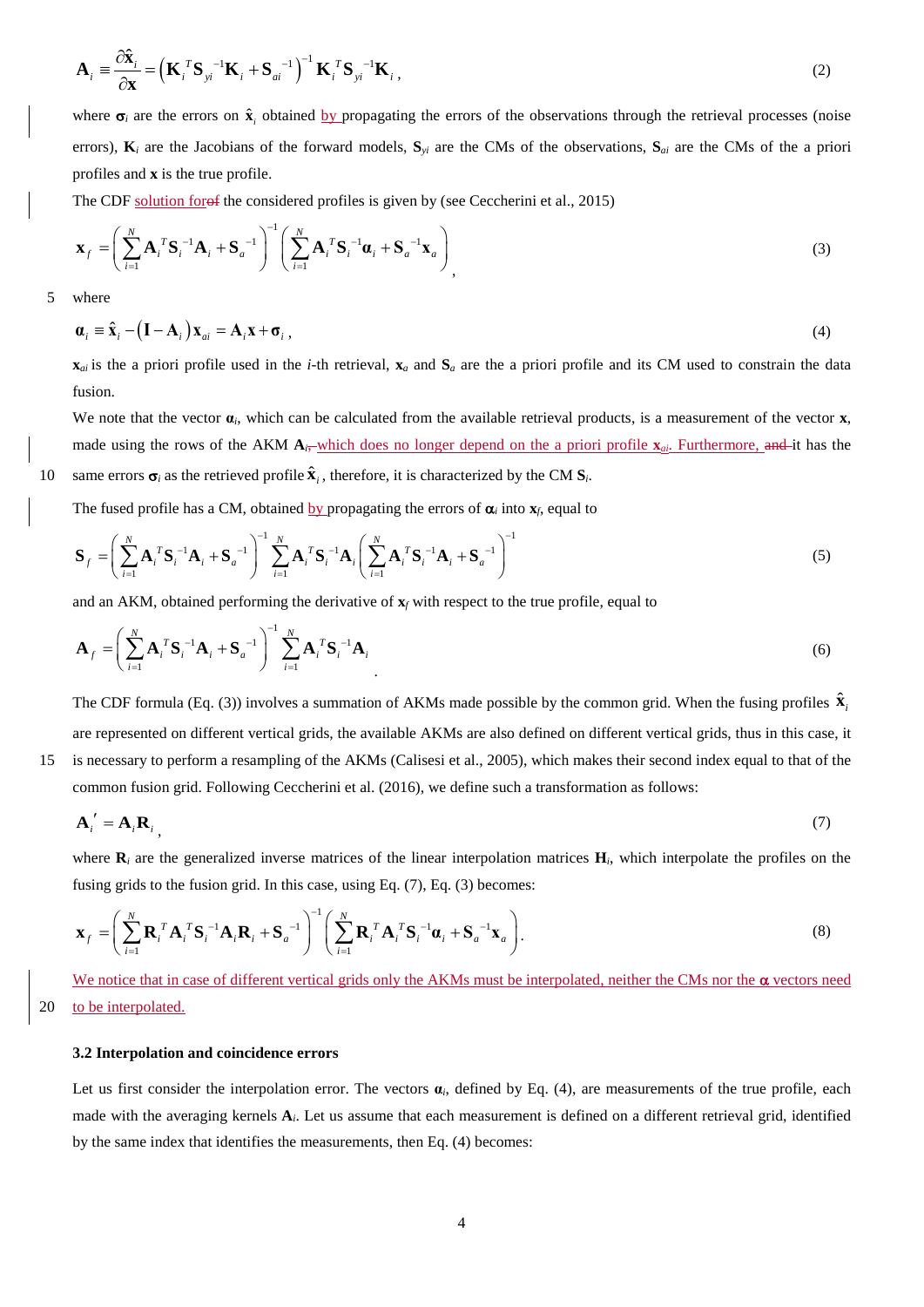$$
\mathbf{a}_i = \mathbf{A}_i \mathbf{x}_i^{(i)} + \mathbf{\sigma}_i \tag{9}
$$

where  $\mathbf{x}_i^{(i)}$  is the true profile related to the *i*-th measurement that, by definition, is sampled with the *i*-th grid, as highlighted by the superscript in parenthesis.

Eq. (8) shows that in the presence of different vertical grids the CDF method combines measurements with sensitivity to the true profile expressed by  $A_iR_i$ . This operation assumes that we are combining the measurements are combined on the 5 common fusion grid, i.e. measurements of  $A_iR_iX_i^{(j)}$ , with  $X_i^{(j)}$  being the true profile related to the *i*-th measurement represented on the fusion grid. If using  $\alpha_i$  (Eq. (9)), which is the measurement of  $A_i x_i^{(i)}$ , the estimate of the required measurement  $\mathbf{A}_i \mathbf{R}_i \mathbf{x}_i^{(f)}$  is made with an error equal to  $\mathbf{A}_i \mathbf{x}_i^{(i)}$ - $\mathbf{A}_i \mathbf{R}_i \mathbf{x}_i^{(f)}$ .

We can explicitly introduce this error in the expression of  $\alpha_i$  by rearranging Eq. (9) in the following way:

$$
\boldsymbol{\alpha}_{i} = \mathbf{A}_{i} \mathbf{R}_{i} \mathbf{x}_{i}^{(f)} + \mathbf{A}_{i} \left( \mathbf{x}_{i}^{(i)} - \mathbf{R}_{i} \mathbf{x}_{i}^{(f)} \right) + \boldsymbol{\sigma}_{i}
$$
\n(10)

It is useful to introduce for  $\mathbf{x}_i^{(i)}$  and  $\mathbf{x}_i^{(f)}$  the following notations:

$$
\mathbf{x}_i^{(i)} = \mathbf{C}^{(i)} \mathbf{x}_i \tag{11}
$$

$$
\mathbf{x}_{i}^{(f)} = \mathbf{C}^{(f)} \mathbf{x}_{i} \tag{12}
$$

10 where **x***<sup>i</sup>* is the true profile related to the *i*-th measurement represented on a very fine grid that includes all the levels of the fusion grid (*f*) and of the N grids (*i*).  $\mathbf{C}^{(i)}$  and  $\mathbf{C}^{(f)}$  are the sampling matrices from the fine grid to the grids (*i*) and to the grid (*f*), respectively.

Substituting Eqs  $(11)$  and  $(12)$  in Eq.  $(10)$ , we one obtains

$$
\boldsymbol{\alpha}_i = \mathbf{A}_i \mathbf{R}_i \mathbf{C}^{(f)} \mathbf{x}_i + \mathbf{A}_i \left( \mathbf{C}^{(i)} - \mathbf{R}_i \mathbf{C}^{(f)} \right) \mathbf{x}_i + \boldsymbol{\sigma}_i
$$
\n(13)

Let us now also consider the coincidence error. In general, we fuse measurements made in different space-time locations are 15 only fused when they lie within a given coincidence criterion. These measurements correspond to different true profiles and the purpose of the data fusion can be the determination of either the mean value of these true profiles or the true profile in a given space-time location identified as the central point of the coincidence intervals. We indicate with  $\bar{x}$  the unknown profile estimated by the data fusion. If we introduce the quantity **σ***i,coin*, which gives the deviation of **x***<sup>i</sup>* from the unknown profile  $\overline{\mathbf{x}}$  :

$$
\mathbf{x}_{i} = \overline{\mathbf{x}} + \boldsymbol{\sigma}_{i, coin} \tag{14}
$$

20 Eq. (13) becomes:

$$
\mathbf{a}_{i} = \mathbf{A}_{i} \mathbf{R}_{i} \mathbf{C}^{(f)} \overline{\mathbf{x}} + \mathbf{A}_{i} \left( \mathbf{C}^{(i)} - \mathbf{R}_{i} \mathbf{C}^{(f)} \right) \overline{\mathbf{x}} + \mathbf{A}_{i} \mathbf{C}^{(i)} \mathbf{\sigma}_{i, coin} + \mathbf{\sigma}_{i} =
$$
\n
$$
= \mathbf{A}_{i} \mathbf{R}_{i} \overline{\mathbf{x}}^{(f)} + \mathbf{A}_{i} \left( \mathbf{C}^{(i)} - \mathbf{R}_{i} \mathbf{C}^{(f)} \right) \overline{\mathbf{x}} + \mathbf{A}_{i} \mathbf{C}^{(i)} \mathbf{\sigma}_{i, coin} + \mathbf{\sigma}_{i}
$$
\n(15)

after using Eq. (12) for  $\bar{\mathbf{x}}$ .

An estimate of the quantity  $\mathbf{A}_i \left( \mathbf{C}^{(i)} - \mathbf{R}_i \mathbf{C}^{(f)} \right) \overline{\mathbf{x}}$  can be obtained writing  $\overline{\mathbf{x}}$  as the a priori profile plus the deviation  $\sigma_a$ from it:

$$
\overline{\mathbf{X}} = \mathbf{X}_a + \mathbf{\sigma}_a \tag{16}
$$

Substituting Eq. (16) in Eq. (15) and rearranging the terms of the equation, we can define a new quantity,  $\tilde{\mathbf{a}}_i$ , equal to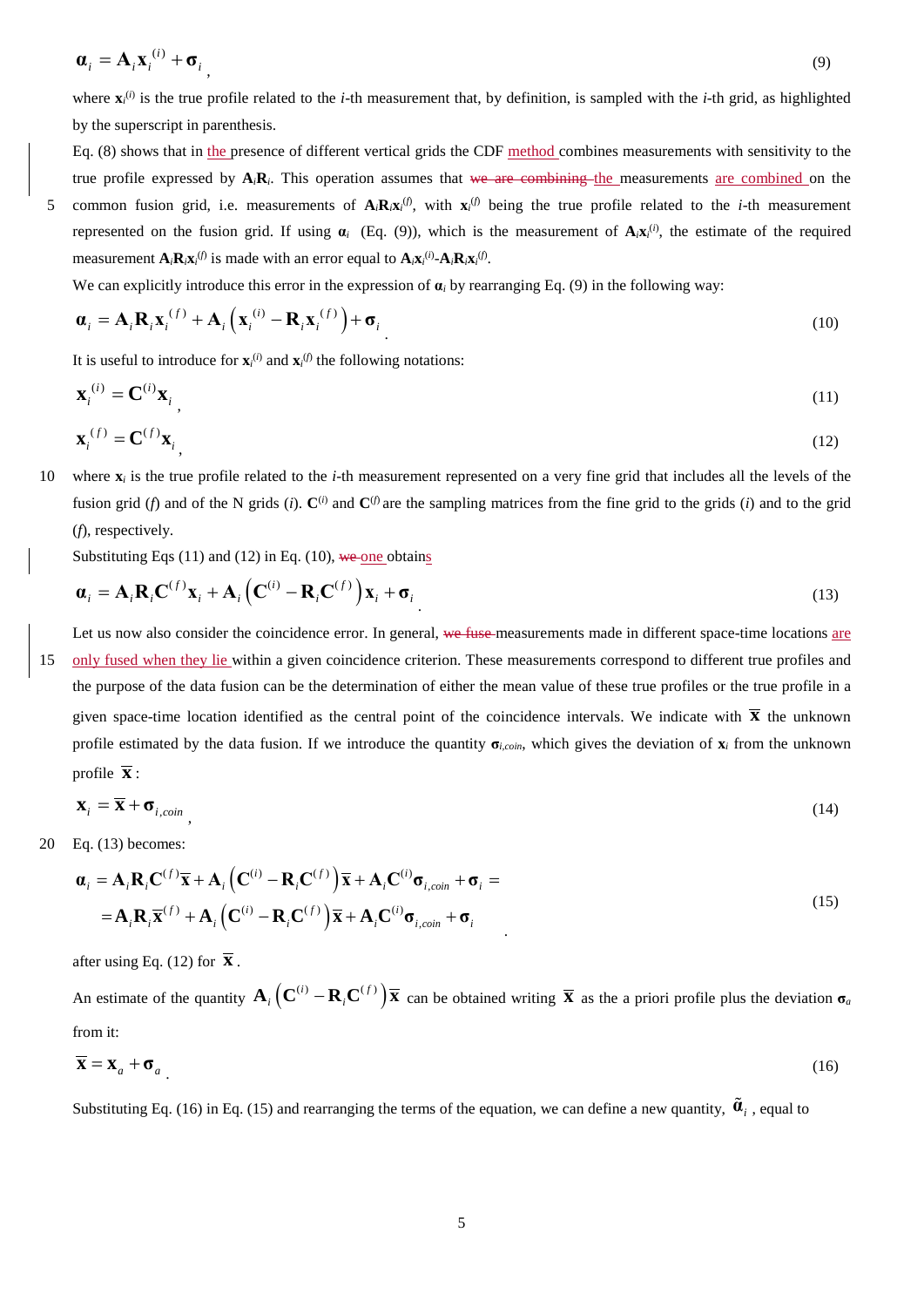$$
\tilde{\boldsymbol{\alpha}}_i = \boldsymbol{\alpha}_i - \mathbf{A}_i \left( \mathbf{C}^{(i)} - \mathbf{R}_i \mathbf{C}^{(f)} \right) \mathbf{x}_a =
$$
\n
$$
= \mathbf{A}_i \mathbf{R}_i \overline{\mathbf{x}}^{(f)} + \mathbf{A}_i \left( \mathbf{C}^{(i)} - \mathbf{R}_i \mathbf{C}^{(f)} \right) \boldsymbol{\sigma}_a + \mathbf{A}_i \mathbf{C}^{(i)} \boldsymbol{\sigma}_{i, coin} + \boldsymbol{\sigma}_i
$$
\n(17)

Each  $\tilde{\mathbf{a}}_i$  is a measurement of  $\overline{\mathbf{x}}^{(f)}$  made using the rows of the matrix  $\mathbf{A}_i \mathbf{R}_i$  and a total error given by the sum of the noise error  $\sigma_i$  plus the terms  $A_i (C^{(i)} - R_i C^{(f)}) \sigma_a$  and  $A_i C^{(i)} \sigma_{i, coin}$  that can be interpreted as the interpolation error and the coincidence error, respectively.

For the estimate of the interpolation error, we use the a priori CM  $S_a$  of  $\sigma_a$  and, therefore, the interpolation error is 5 characterized by the CM:

$$
\mathbf{S}_{i,\text{int}} = \mathbf{A}_i \left( \mathbf{C}^{(i)} - \mathbf{R}_i \mathbf{C}^{(f)} \right) \mathbf{S}_a \left( \mathbf{C}^{(i)} - \mathbf{R}_i \mathbf{C}^{(f)} \right)^T \mathbf{A}_i^T
$$
\n(18)

To characterize the coincidence error, we introduce the CM  $S_{coin}$  of  $\sigma_{i, coin}$ . If  $\overline{X}$  represents the mean value of the true profiles, **S***coin* accounts for the dispersion of the true profiles, thus it depends on the coincidence criteria and it is the same for all the measurements to be fused together. If  $\bar{x}$  represents the true profile in a specific space-time location,  $S_{\text{coin}}$  is zero if the measurement is exactly in that location and it increases going away from that location. The values of **S***coin* as a function of 10 space-time location should reflect the variability of the true profile with the location. Then, the coincidence error is

$$
\mathbf{S}_{i, coin} = \mathbf{A}_i \mathbf{C}^{(i)} \mathbf{S}_{coin} \mathbf{C}^{(i)T} \mathbf{A}_i^T
$$
 (19)

In conclusion, the CDF formula, given by Eq. (3), can be modified to account for the interpolation and coincidence errors by replacing **α***<sup>i</sup>* with

$$
\tilde{\boldsymbol{a}}_i = \boldsymbol{a}_i - \mathbf{A}_i \left( \mathbf{C}^{(i)} - \mathbf{R}_i \mathbf{C}^{(f)} \right) \mathbf{x}_a
$$
\n(20)

and **S***<sup>i</sup>* with

characterized by the CM

$$
\tilde{\mathbf{S}}_i = \mathbf{S}_i + \mathbf{S}_{i, \text{int}} + \mathbf{S}_{i, \text{coin}} \tag{21}
$$

15 The CM given by Eq. (21) is also used in place of  $S_i$  in Eqs (5, 6) for the calculation of the CM and AKM of the fused profile.

#### **4 Tests with the upgraded algorithm: results and discussion**

#### **4.1 The effect on fused profiles**

We repeated tThe test cases of fusion 2 and 3 shown in Section 2 are here repeated with the modified method described in 20 Subsection 3.2.

In Figures 4 and 5, we report the noise errors, the interpolation errors and the coincidence errors related, respectively, to case 2 and case 3, for both TIR and UV measurements. These errors are calculated as the square root of the diagonal elements of  $S_i$ ,  $S_{i, int}$  and  $S_{i, coin}$ , respectively. In case 2, the vertical grids are different for the two measurements and since the fusion grid coincides with the vertical grid of the UV measurement, the interpolation errors are different from zero for the TIR

25 measurement and equal to zero for the UV measurement. The coincidence errors are equal to zero in both TIR and UV measurements because the true profiles are the same. In case 3, the interpolation errors are equal to zero for both TIR and UV measurements because the fusion grid coincides with that of the fusing profiles. The coincidence errors are instead different from zero because the true profiles are different and their CMs, chosen equal for both TIR and UV measurements,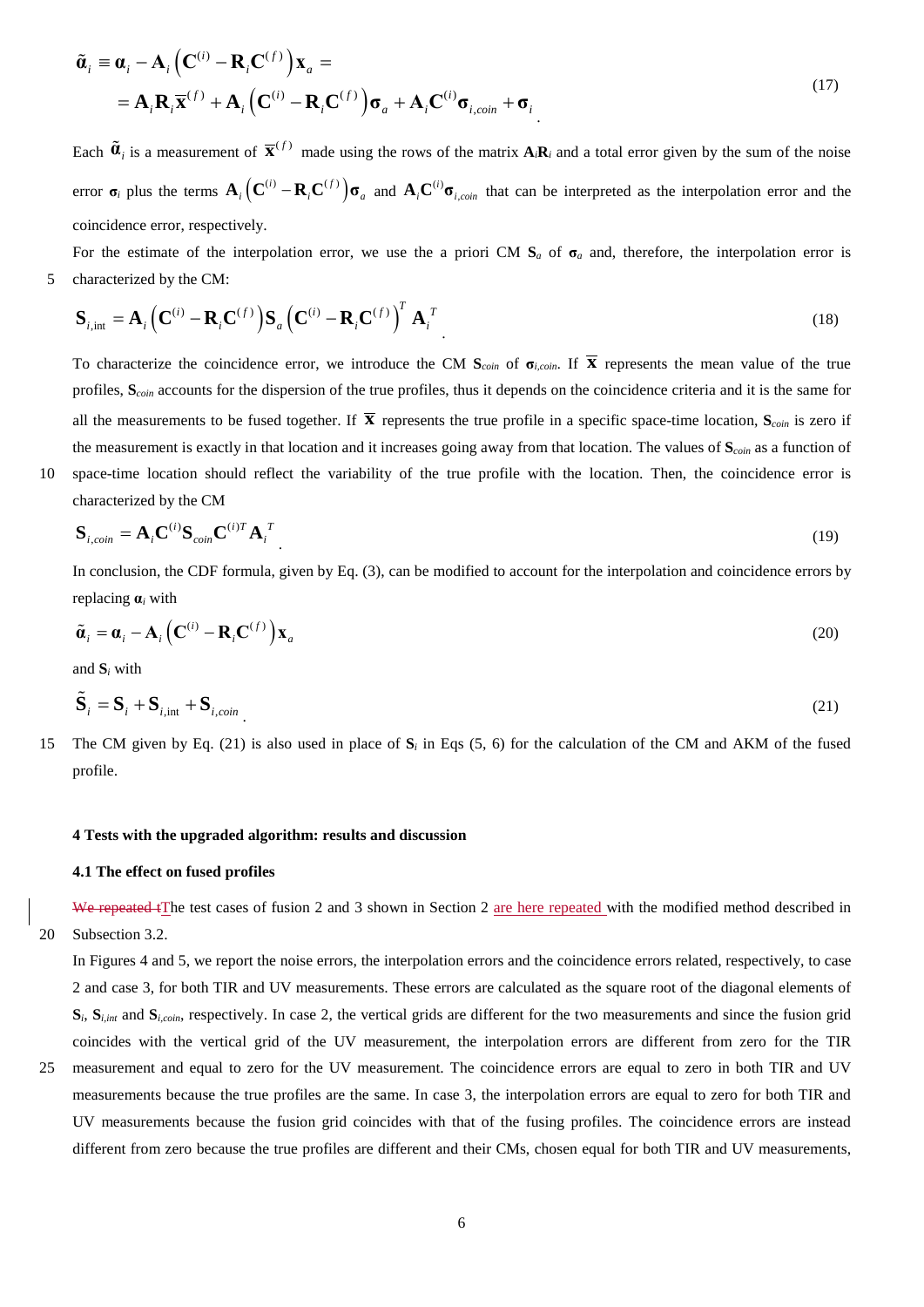are obtained considering an error of 5% of the a priori profile (consistent with the difference between the true profiles) and a correlation length of 6 km.

Figures 6 and 7 show the fused profiles and the residuals obtained with the modified algorithm compared with the same quantities reported in the central and right panels of Figures 2 and 3, respectively. In these, we have added the fused profiles 5 and the residuals obtained with the modified algorithm. We can see that, iIn both tests, the modified method provides

residuals that are significantly smaller than those obtained with the original CDF method. These tests show that the upgrade of the CDF method proposed in Subsection 3.2 solves the problems observed in Section 2 that occur when either the fusing profiles are retrieved on different vertical grids or they refer to different true profiles. The

modified method is a generalization of the CDF that allows its application to a wide- range of cases.

#### 10 **4.2 The effect on errors and number of DOF**

We now look at the effect of the generalized method on the errors and on the number of DOF. Figures 8 and 9 show the errors of the fused profile when we use either the original or the modified method for the cases 2 and 3, respectively. These errors are calculated as the square root of the diagonal elements of  $S_f$  given in Eq. (5), where, in the modified method,  $S_f$  is

replaced by  $\tilde{\bf S}_i$ . For the three cases described in Section 2, Table 1 gives the number of DOF of the profiles obtained from 15 the individual TIR and UV measurements, and from the CDF method using both the original and the generalized formulation. The numbers of DOF are calculated as the trace of the AKMs. For the fused products the AKM is  $A_f$  given by Eq. (6), where, in the generalized formulation,  $S_i$  is replaced by  $\tilde{S}_i$ .

The introduction of the interpolation error (case 2) does not significantly modify the errors and determines a decrease of the number of DOF of the fused profile of about 1. The introduction of the coincidence error (case 3) determines a significant

20 increase of the errors and a small decrease of the number of DOF of the fused profile equal to about 0.5. However, in both cases the number of DOF of the fused profile obtained with the modified method is larger than the number of DOF of the individual fusing profiles, proving the information gain provided by the fusion.

From the analysis of errors and number of DOF we deduce that the interpolation error has the largest impact on the vertical resolution, while the coincidence error has the largest impact on the errors. However, these numerical results depend on the 25 values that interpolation and coincidence errors have in the single cases.

#### **5 Other error sources**

In this paper, we considered simulated measurements, which generally do not include all the error components that are present in real measurements. When real measurements are considered, there are other important error sources that can cause inconsistency among the fusing profiles, such as forward model errors, due for example to approximations in the model and

30 uncertainties in atmospheric and instrumental parameters. When performing data fusion, these errors can also lead to quality loss and show problems similar to those described in Section 2. These problems can be avoided by accounting for them in the CDF formulation. In particular, Eq. (21) can be modified to account for an extra CM term, **S***i,other*, as follows:

$$
\tilde{\mathbf{S}}_i = \mathbf{S}_i + \mathbf{S}_{i,other} + \mathbf{S}_{i,int} + \mathbf{S}_{i,coin} \tag{22}
$$

#### **6 Conclusions**

We analyzed the problem posed by the application of the CDF method to vertical profiles obtained with different 35 instruments, which use different retrieval grids and observe different true profiles. To this purpose, we studied simulated ozone profile measurements expected from the MTG payload for the S4 mission of the Copernicus programme: namely,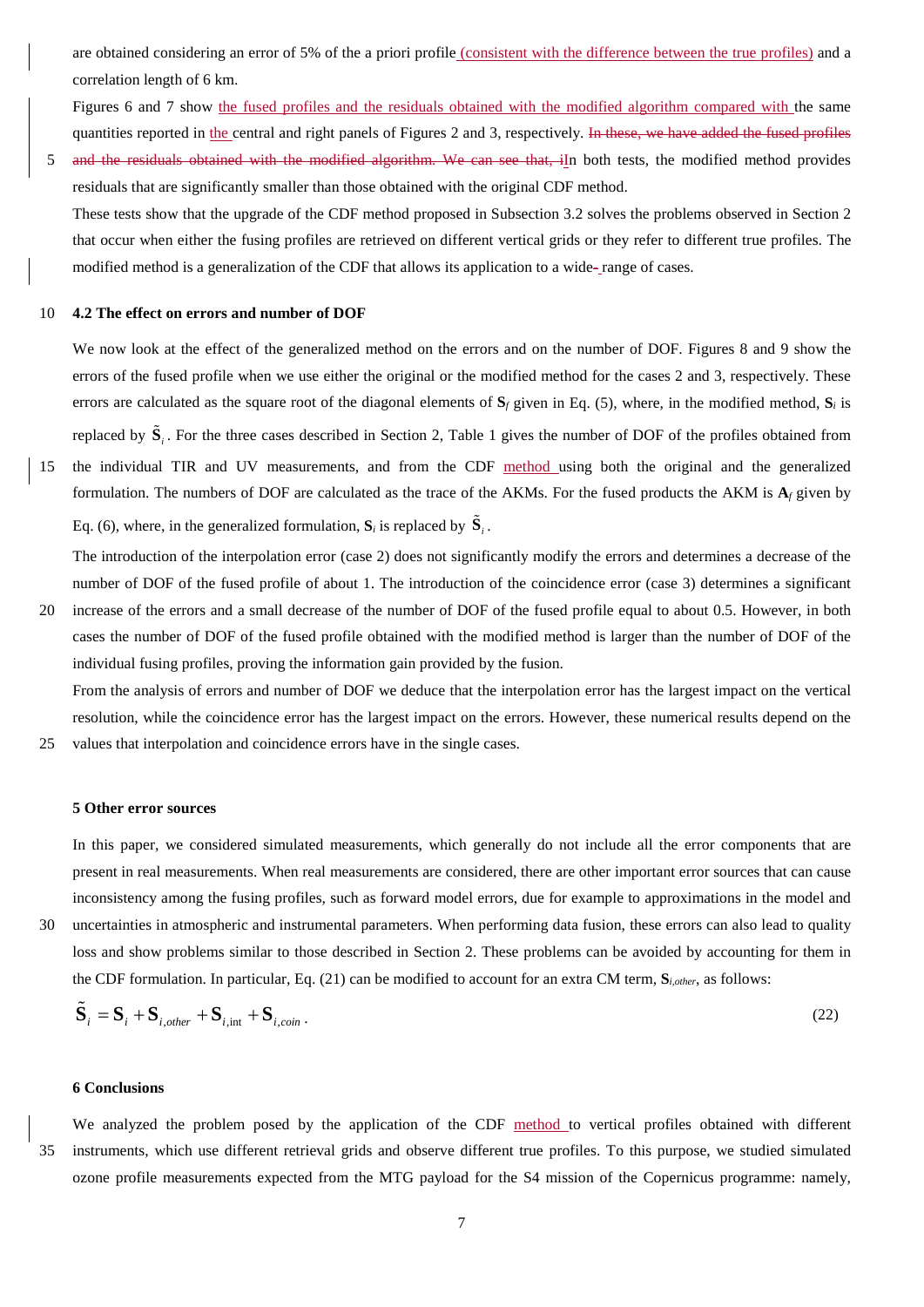those provided by the IRS in the thermal infrared and by the UVN spectrometer in the ultraviolet. The study showed that the CDF algorithm works well when the fusing profiles are represented on the same vertical grid and refer to the same true profile, otherwise<del>, if these identities are not present,</del> the algorithm provides unsatisfactory results because the fused profile differs from the mean of the true profiles significantly more than the fusing profiles. Indeed,  $\epsilon$ In the latter case, the CDF

5 method, which exploits uses all the existing information for the determination of the best fused profile, is exploiting as useful information the differences due to the inconsistency of the measurements and provides unrealistic fused profiles.misled by the inconsistent information and provides unrealistic fused profiles.

In order to overcome this new problem, we performed a theoretical analysis that led to a generalization of the CDF method to the cases in which interpolation and coincidence errors occur. The interpolation error is present when the vertical grids of 10 the fusing profiles differ from the fusion grid, meaning that an interpolation of the AKMs is necessary. In this case, the

- interpolated AKMs are only an approximation of the real AKMs on the fusion grid. The coincidence error is a consequence of the fact that the fusing profiles are not generally co-located in space and time, thus referring to different true profiles. The generalized algorithm allows for these inconsistencies and provides fused profiles that are in better agreement with the true profiles than those obtained with the original CDF algorithm.
- 15 With the new algorithm generalization, the fusion generally provides in general fused profiles that are also better than the fusing profiles in terms of total error and number of DOF. However, a more comprehensive error budget, which may even cause the fused profile to have larger errors than the fusing profiles (indeed coincidence and interpolation errors do not have to be considered for the individual fusing profiles), is now considered. If neither of the qualifiers (total error and number of DOF) is improved, the fusion process is not justified.
- 20 An approach similar to that used to account for interpolation and coincidence errors can also be useful to include other error components, such as forward model errors, in the fusion process.

*Author contribution.* SC deduced the expression of the interpolation and coincidence errors and wrote the draft version of the 25 paper. BC suggested the idea to introduce the interpolation and coincidence errors and contributed to the interpretation of the results. NZ wrote the Python code of the complete data fusion. CT and SDB performed the simulation of the infrared measurements. JK performed the simulation of the ultraviolet measurements. UC put together the team of authors and coordinated its activity. RD deeply revised the manuscript.

30

*Data availability.* The data of the simulations presented in the paper are available upon request to the authors.

*Competing interests.* The authors declare that they have no conflict of interest.

#### 35

*Acknowledgments.* The results presented in this paper arise from research activities conducted in the framework of the AURORA project [\(http://www.aurora-copernicus.eu/\)](http://www.aurora-copernicus.eu/) supported by the Horizon 2020 research and innovation programme of the European Union (Call: H2020-EO-2015; Topic: EO-2-2015) under Grant Agreement N. 687428.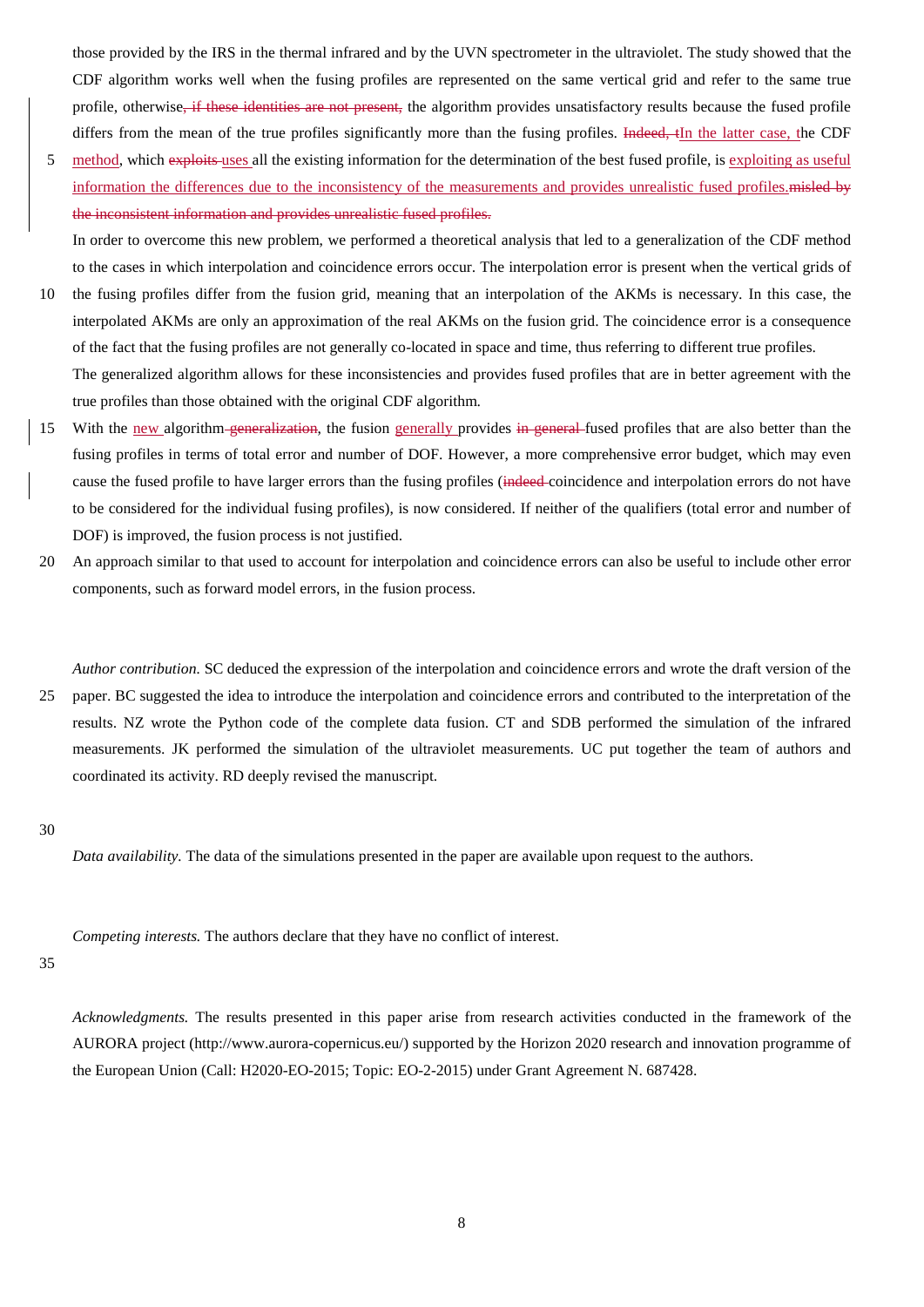#### **References**

Aires, F., Aznay, O., Prigent, C., Paul, M., and Bernardo, F.: Synergistic multi-wavelength remote sensing versus a posteriori combination of retrieved products: Application for the retrieval of atmospheric profiles using MetOp-A, J. Geophys. Res., 117, D18304, 2012.

5

Calisesi, Y., ,Soebijanta, V. T., and .Oss, R. v.: .Regridding of remote soundings: formulation and application to ozone profile comparison, J. Geophys. Res., 110, D23306, doi:10.1029/2005JD006122, 2005.

Ceccherini, S.: Equivalence of measurement space solution data fusion and complete fusion, J. Quant. Spectrosc. Radiat., 10 182, 71-74, 2016.

Ceccherini, S., and Ridolfi, M.: Technical Note: Variance-covariance matrix and averaging kernels for the Levenberg-Marquardt solution of the retrieval of atmospheric vertical profiles, Atmos. Chem. Phys., 10, 3131-3139, 2010.

15 Ceccherini, S., Carli, B., Pascale, E., Prosperi, M., Raspollini, P. and Dinelli, B.M.: Comparison of measurements made with two different instruments of the same atmospheric vertical profile, Appl. Opt., 42, 6465–6473, 2003.

Ceccherini, S., Raspollini, P., and Carli, B.: Optimal use of the information provided by indirect measurements of atmospheric vertical profiles, Opt. Express., 17, 4944–4958, 2009.

20

Ceccherini, S., Carli, B., Cortesi, U., Del Bianco, S. and Raspollini P.: Retrieval of the vertical column of an atmospheric constituent from data fusion of remote sensing measurements, J. Quant. Spectrosc. Radiat., 111, 507-514, 2010a.

Ceccherini, S., Carli, B., and Raspollini, P.: The average of atmospheric vertical profiles, Opt. Express, 22, 24808-24816, 2014.

30 Ceccherini, S., Carli, B., and Raspollini, P.: Equivalence of data fusion and simultaneous retrieval, Opt. Express, 23, 8476- 8488, 2015.

Ceccherini, S., Carli, B., and Raspollini, P.: Vertical grid of retrieved atmospheric profiles, J. Quant. Spectrosc. Radiat., 174, 7-13, 2016.

35

Cortesi, U., Del Bianco, S., Ceccherini, S., Gai, M., Dinelli, B.M., Castelli, E., Oelhaf, H., Woiwode, W., Höpfner, M., and Gerber, D.: Synergy between middle infrared and millimeter-wave limb sounding of atmospheric temperature and minor constituents, Atmos. Meas. Tech., 9, 2267-2289, 2016.

40 Costantino, L., Cuesta, J., Emili, E., Coman, A., Foret, G., Dufour, G., Eremenko, M., Chailleux, Y., Beekmann, M. and Flaud, J.-M.: Potential of multispectral synergism for observing ozone pollution by combining IASI-NG and UVNS measurements from the EPS-SG satellite, Atmos. Meas. Tech., 10, 1281–1298, 2017.

Ceccherini, S., Cortesi, U., Del Bianco, S., Raspollini P., and Carli B.: IASI-METOP and MIPAS-ENVISAT data fusion, 25 Atmos. Chem. Phys., 10, 4689-4698, 2010b.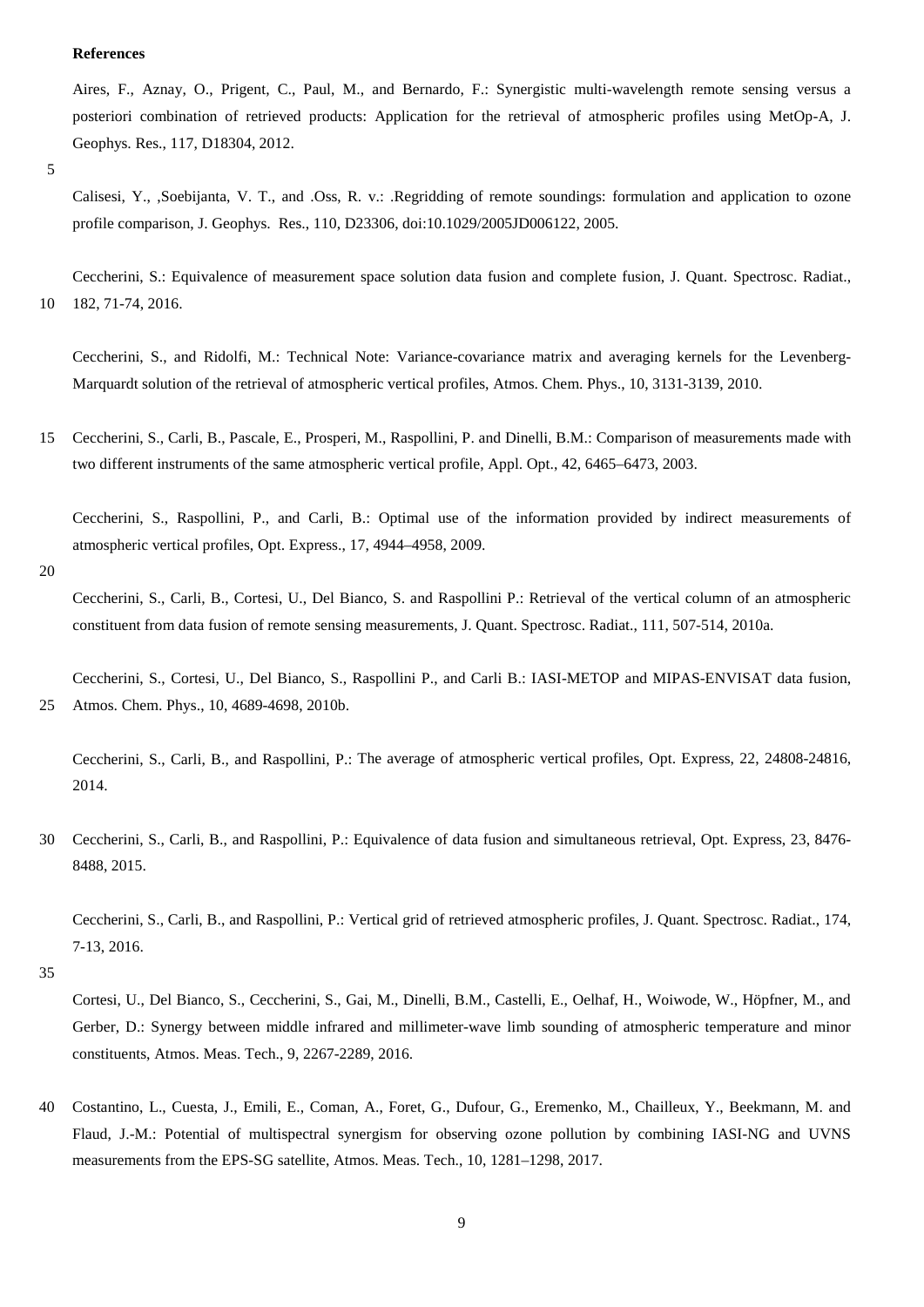Cuesta, J., Eremenko, M., Liu, X., Dufour, G., Cai, Z., Höpfner, M., von Clarmann, T., Sellitto, P., Foret, G., Gaubert, B., Beekmann, M., Orphal, J., Chance, K., Spurr, R., and Flaud, J.-M.: Satellite observation of lowermost tropospheric ozone by multispectral synergism of IASI thermal infrared and GOME-2 ultraviolet measurements over Europe, Atmos. Chem. Phys., , 13, 9675–9693, 2013.

ESA: Sentinel-4: ESA's Geostationary Atmospheric Mission for Copernicus Operational Services, SP-1334, April 2017, available at [http://esamultimedia.esa.int/multimedia/publications/SP-1334/SP-1334.pdf,](http://esamultimedia.esa.int/multimedia/publications/SP-1334/SP-1334.pdf) 2017.

Fu, D., Worden, J. R., Liu, X., Kulawik, S. S., Bowman, K. W., and Natraj, V.: Characterization of ozone profiles derived 10 from Aura TES and OMI Radiances. Atmos. Chem. Phys., 13, 3445–3462, doi: 10.5194/acp-13-3445-2013, 2013.

Hache, E., Attié, J.-L., Tourneur, C., Ricaud, P., Coret, L., Lahoz, W. A., El Amraoui, L., Josse, B., Hamer, P., Warner, J., Liu, X., Chance, K., Höpfner, M., Spurr, R., Natraj, V., Kulawik, S., Eldering, A., and Orphal, J.: The added value of a visible channel to a geostationary thermal infrared instrument to monitor ozone for air quality, Atmos. Meas. Tech., 7, 2185- 15 2201, https://doi.org/10.5194/amt-7-2185-2014, 2014.

Kroon, M., de Haan, J. F., Veefkind, J. P., Froidevaux, L., Wang, R., Kivi, R. and Hakkarainen, J. J.: Validation of operational ozone profiles from the Ozone Monitoring Instrument, J. Geophys. Res., 116, D18305, doi[:10.1029/2010JD015100, 2011.](http://dx.doi.org/10.1029/2010JD015100)

20

Lahoz, W. A., Peuch, V.-H., Orphal, J., Attié, J.-L., Chance, K., Liu, X., Edwards, D., Elbern, H., Flaud, J.-M., Claeyman, M., and El Amraoui, L.: Monitoring air quality from space: The case for the geostationary platform. Bull. Amer. Meteorol. Soc., 93, 221-233, doi: 10.1175/BAMS-D-11-00045.1, 2012

25 Landgraf, J., and Hasekamp, O. P.: Retrieval of tropospheric ozone: The synergistic use of thermal infrared emission and ultraviolet reflectivity measurements from space, J. Geophysics. Res., 112, D08310, doi:10.1029/2006JD008097, 2007

Liu, X., Bhartia, P. K., Chance, K., Spurr, R. J. D., and Kurosu, T. P.: Ozone profile retrievals from the Ozone Monitoring Instrument, Atmos. Chem. Phys., 10, 2521-2537, https://doi.org/10.5194/acp-10-2521-2010, 2010.

30

Miles, G. M., Siddans, R., Kerridge, B. J., Latter, B. G., and Richards, N. A. D.: Tropospheric ozone and ozone profiles 35 retrieved from GOME-2 and their validation, Atmos. Meas. Tech., 8, 385-398, https://doi.org/10.5194/amt-8-385-2015, 2015.

Natraj, V., Liu, X., Kulawik, S., Chance, K., Chatfield, R., Edwards, D. P., Eldering, A., Francis, G., Kurosu, T., Pickering, K., Spurr, R., and Worden, H.: Multispectral sensitivity studies for the retrieval of tropospheric and lowermost tropospheric 40 ozone from simulated clear sky GEO-CAPE measurements. Atmos. Environ., 45, 7151–7165, doi: 10.1016/j.atmosenv.2011.09.014 , 2011.

Rodgers, C.D., Inverse Methods for Atmospheric Sounding: Theory and Practice, Vol. 2 of Series on Atmospheric, Oceanic and Planetary Physics, World Scientific, Singapore, 2000.

<sup>5</sup>

McPeters, R.D., and Labow, G.J.: Climatology 2011: An MLS and sonde derived ozone climatology for satellite retrieval algorithms, J. Geophys. Res., 117, D10303, doi:10.1029/2011JD017006, 2012.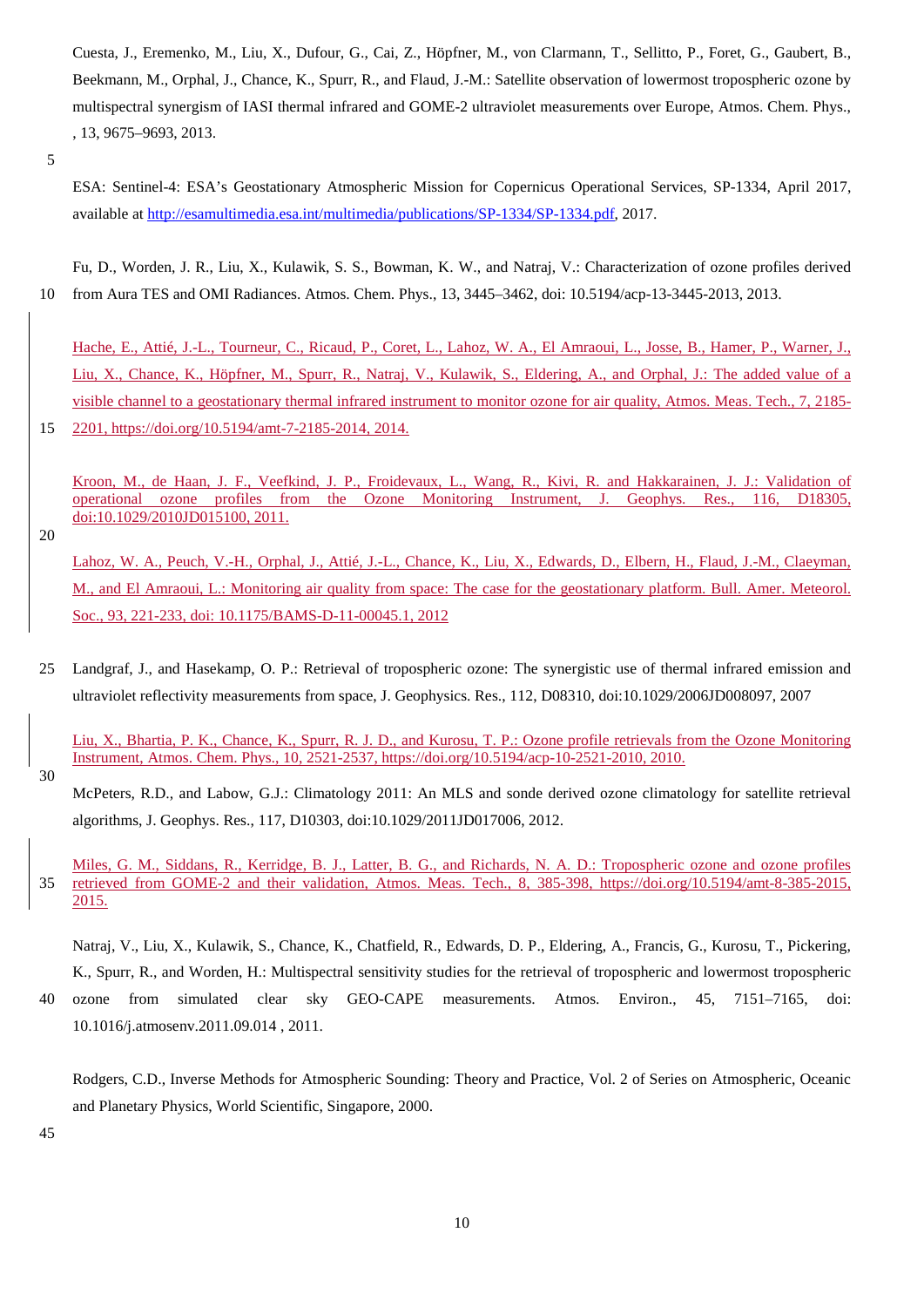Timmermans, R. M. A., Lahoz, W. A., Attié, J.-L., Peuch, V.-H., Curier, R. L., Edwards, D. P., Eskes, H. J., and Builtjes, P. J. H.: Observing System Simulation Experiments for air quality. Atmos. Environ., 115, 199-213, doi:10.1016/j.atmosenv.2015.05.032, 2015.

5 Worden, J., Liu, X., Bowman, K., Chance, K., Beer, R., Eldering, A., Gunson, M., and Worden, H.: Improved tropospheric ozone profile retrievals using OMI and TES radiances, Geophys. Res. Lett., 34, L01809, doi: 10.1029/2006GL027806, 2007.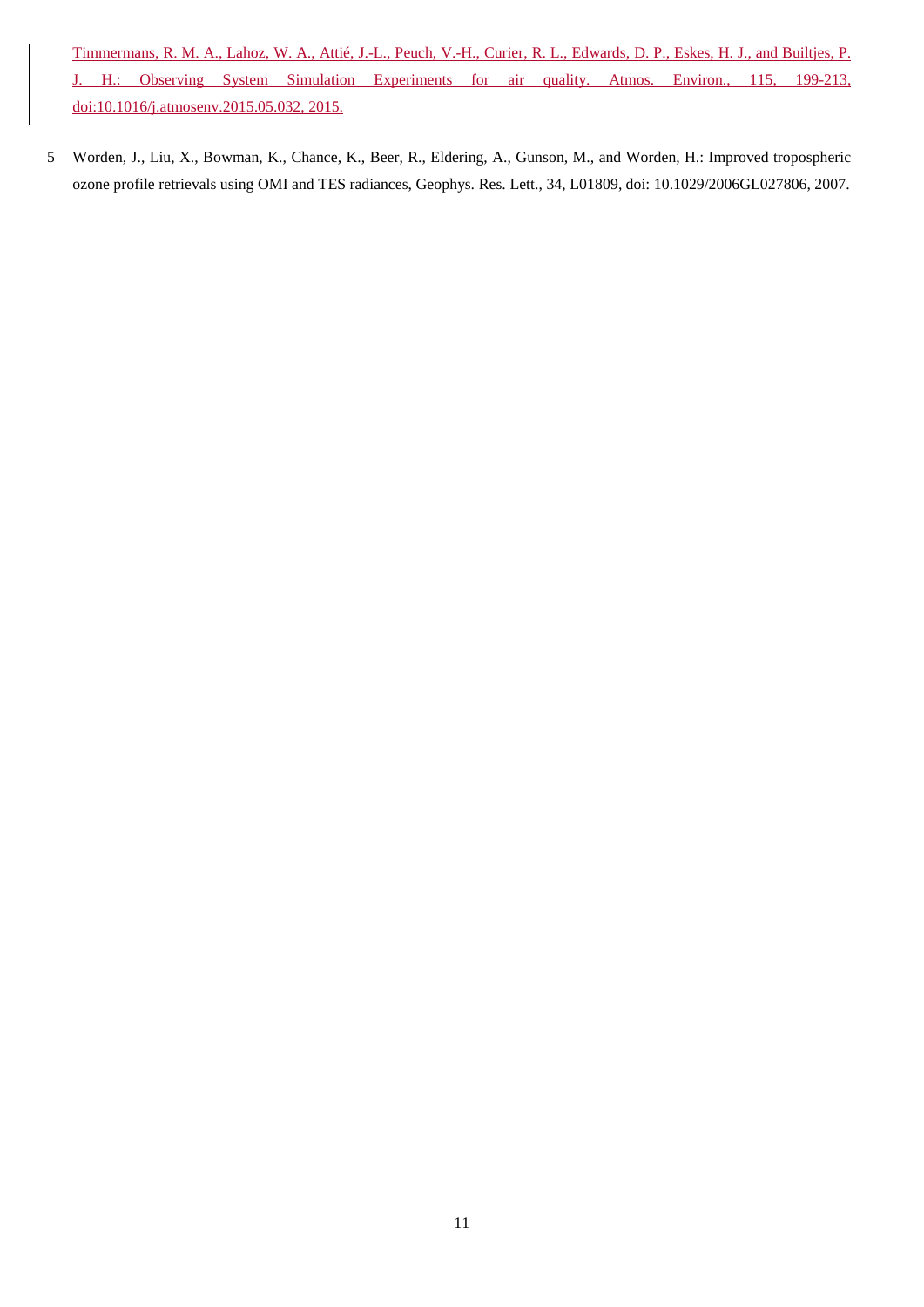10

|               | ΠR  | TV  | <b>FUS</b> | <b>FUS new</b> |
|---------------|-----|-----|------------|----------------|
| <b>Case 1</b> | 4.7 | າ າ | 5.6        |                |
| <b>Case 2</b> | 47  |     |            | -c             |

**Case 3** 4.8 3.2 5.6 5.1

**Table 1. Number of DOF of the profiles obtained with the TIR measurement, the UV measurement, the original fusion method and the modified fusion method for each of the three cases described in Section 2.**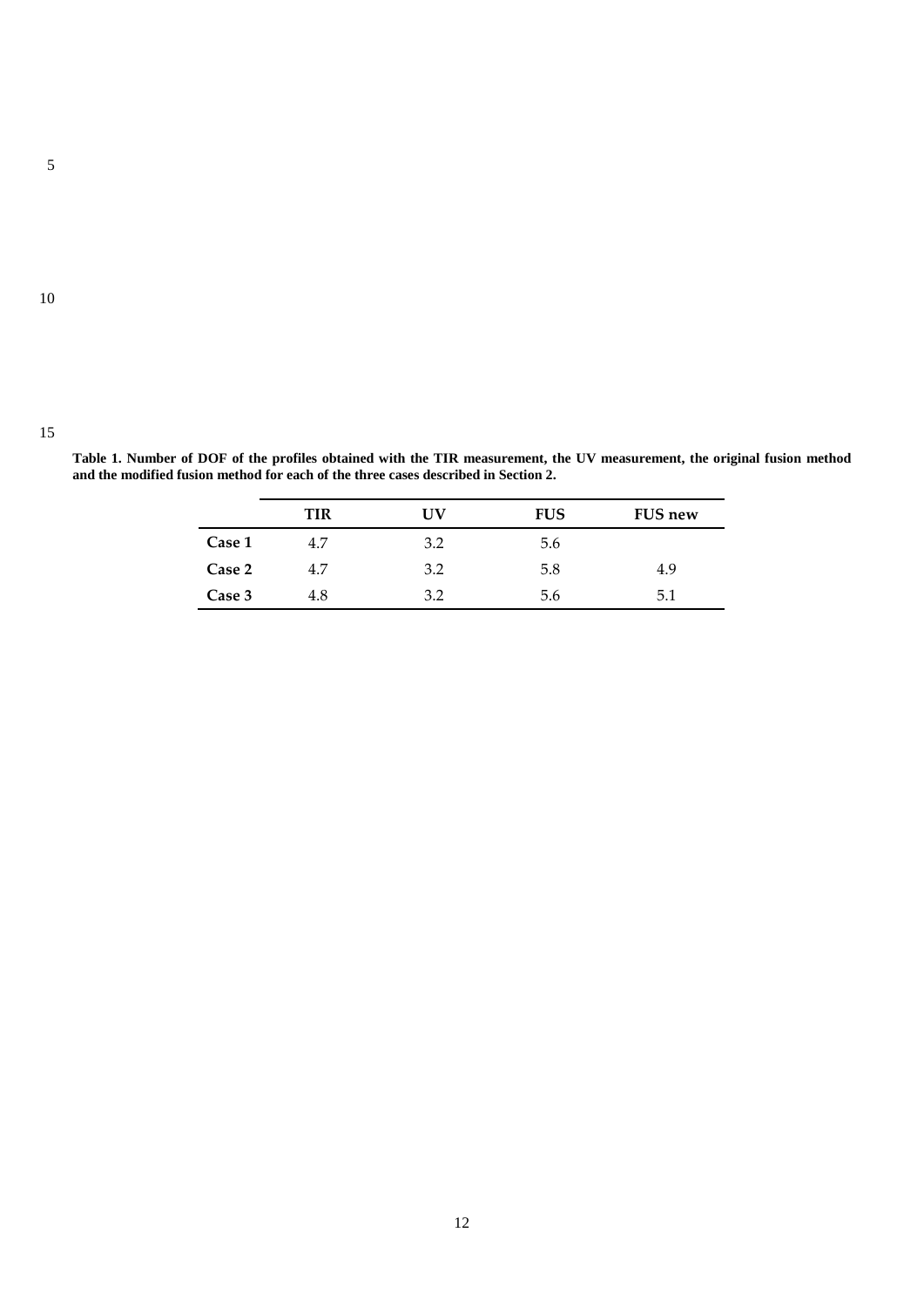

**Figure 1. Left panel: true ozone profiles related to TIR (red line) and UV (blue line) measurements. Central panel: ozone profiles obtained from TIR measurement (red line), from UV measurement (blue line), from the data fusion (black line) compared with the** 10 **mean value of the true profiles (green line). Right panel: residual errors obtained as differences of the ozone profiles obtained from** 

**TIR measurement (red line), from UV measurement (blue line) and from data fusion (black line) from the mean value of true profiles. All the reported quantities are related to case 1.**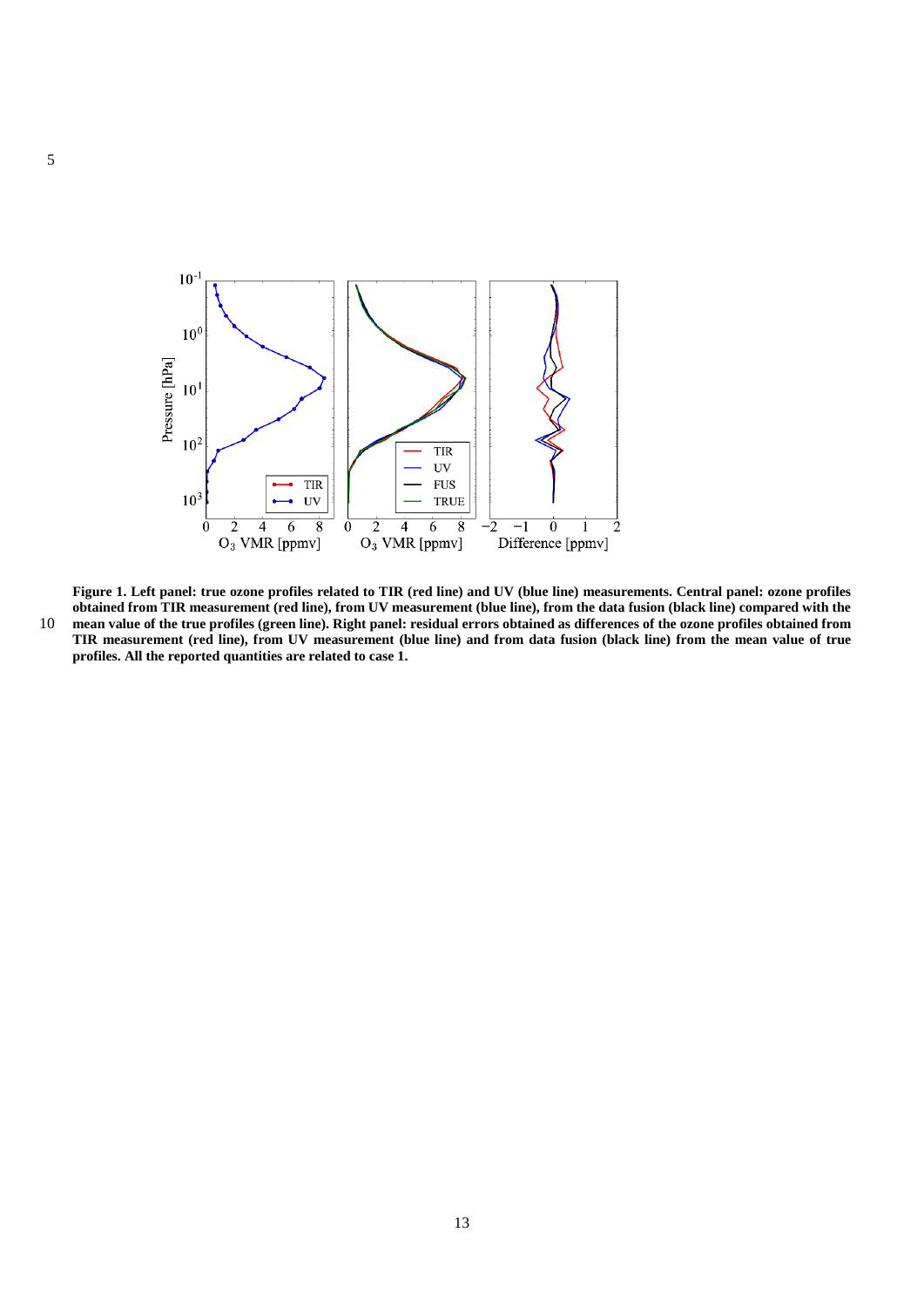

**Figure 2. As Figure 1 in case 2.**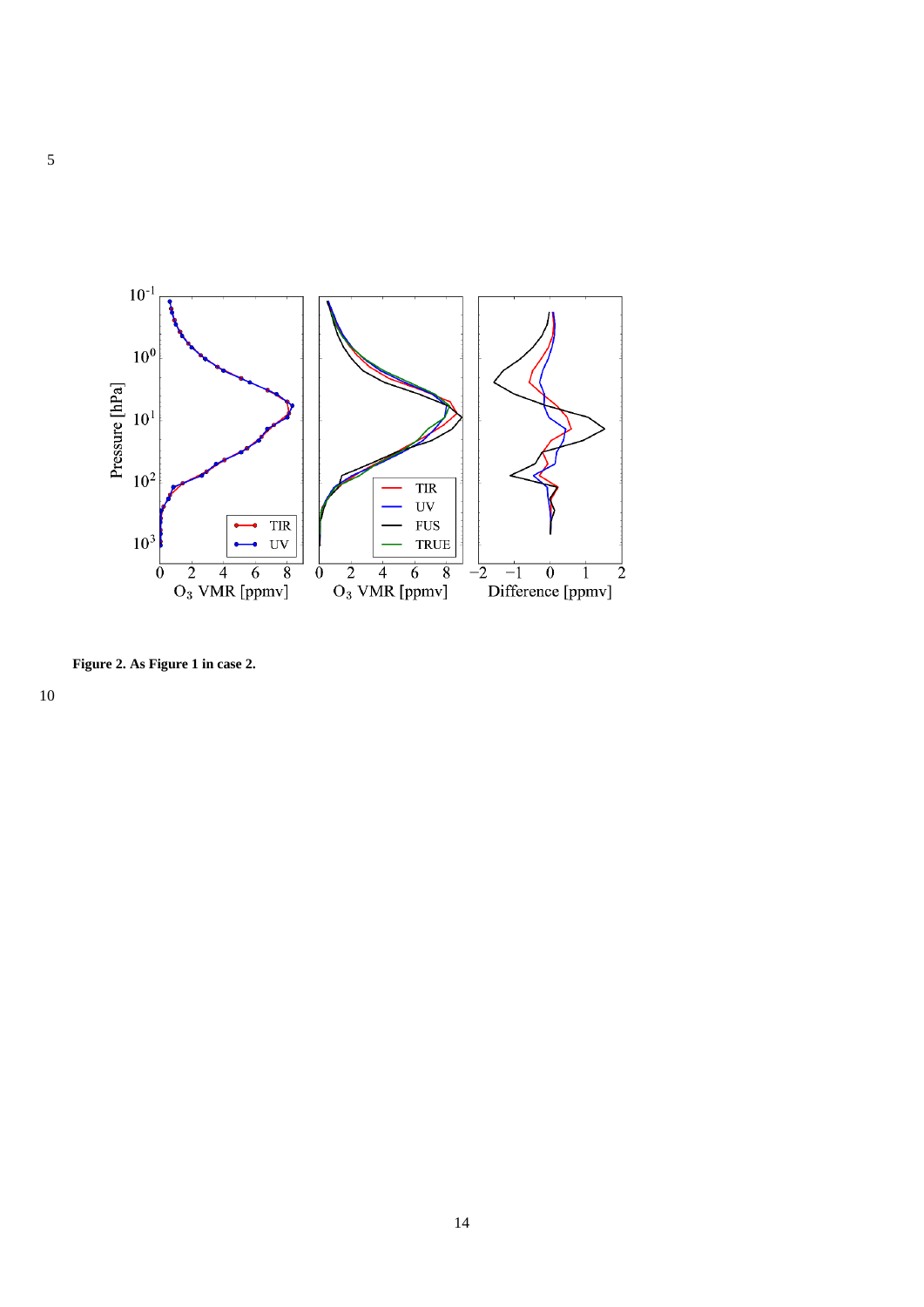

**Figure 3. As Figure 1 in case 3.**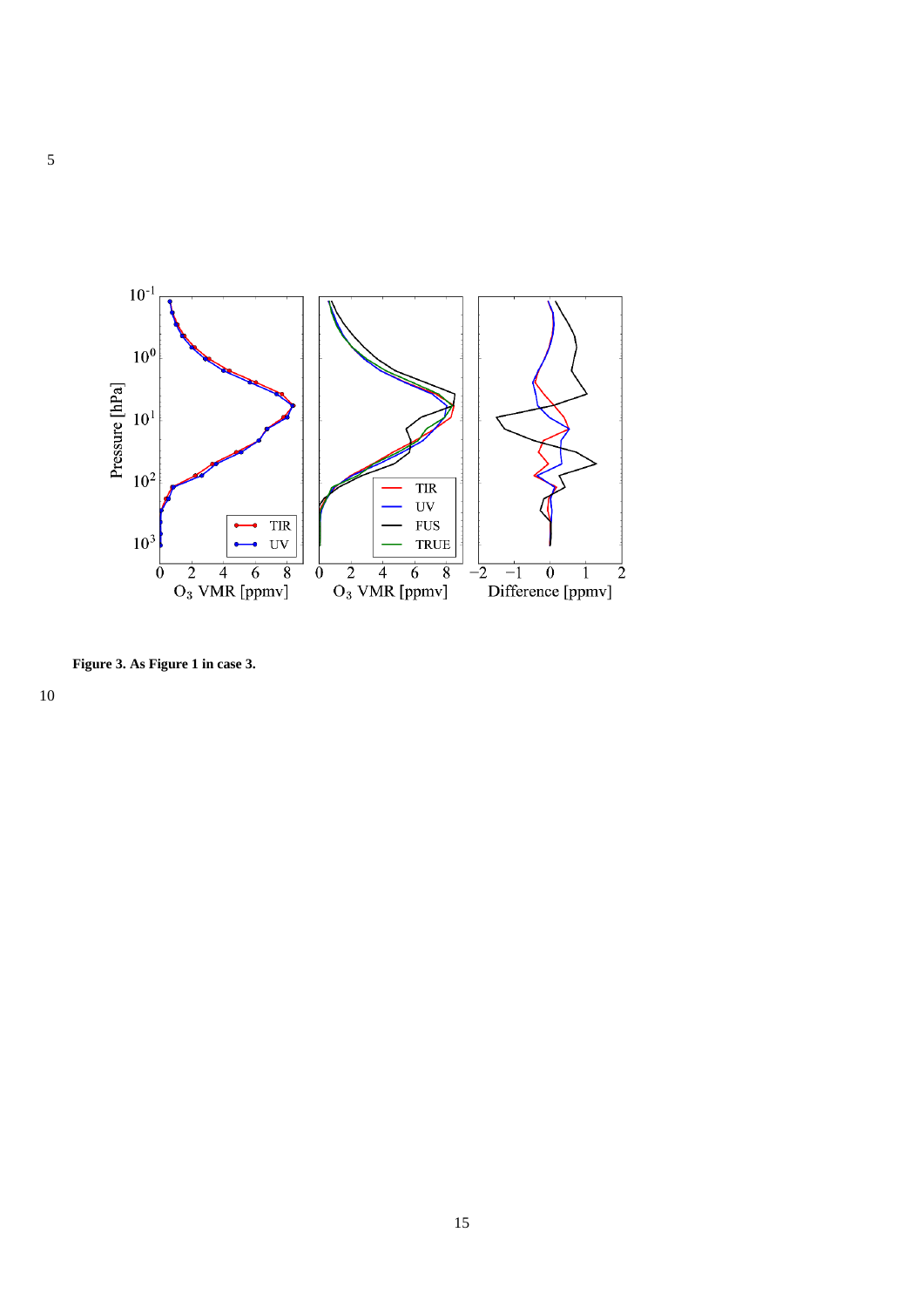

**Figure 4. Noise errors (red lines), interpolation errors (green lines) and coincidence errors (blue lines) in case 2 for TIR and UV measurements.**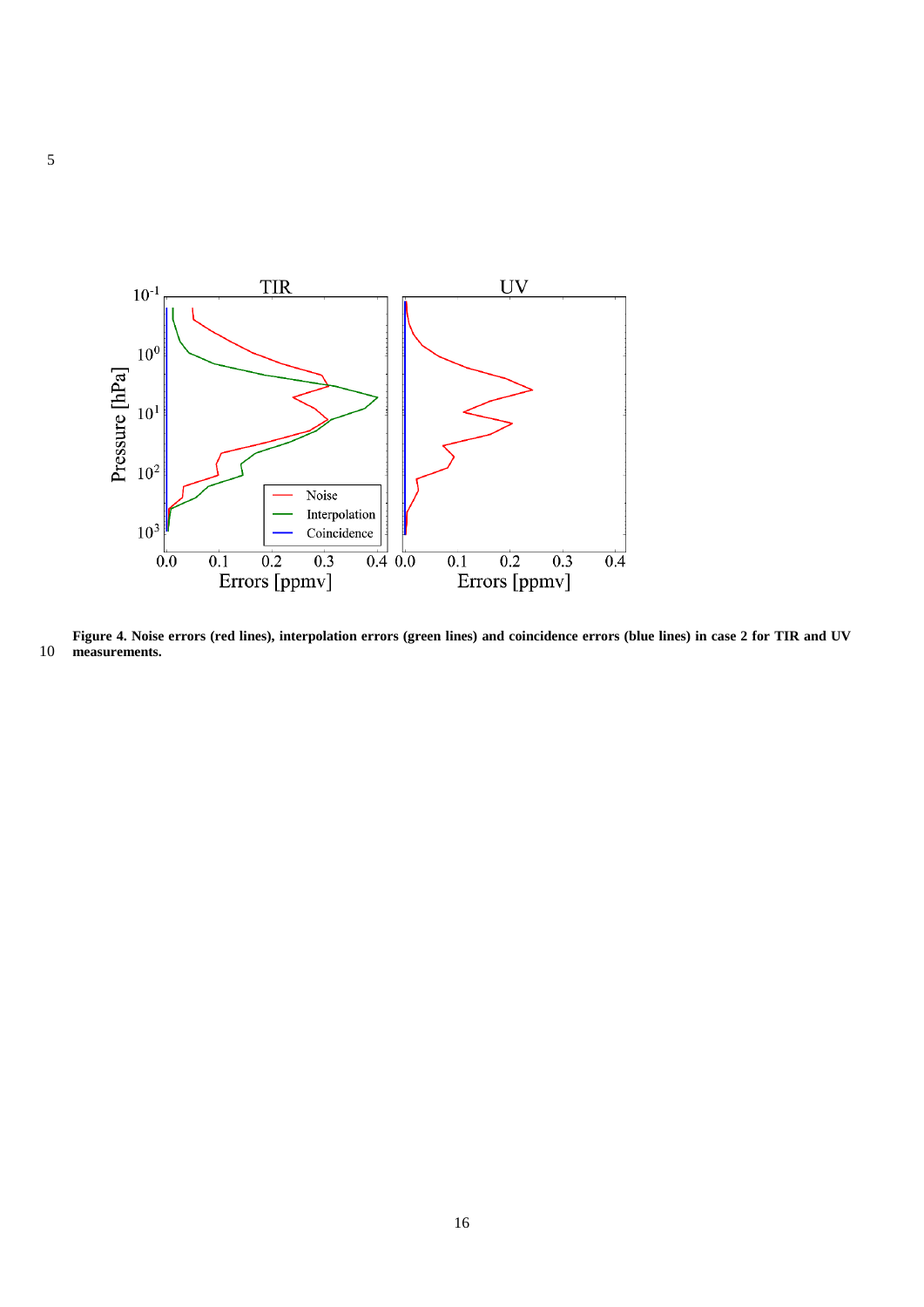

**Figure 5. As Fig. 4 in case 3.**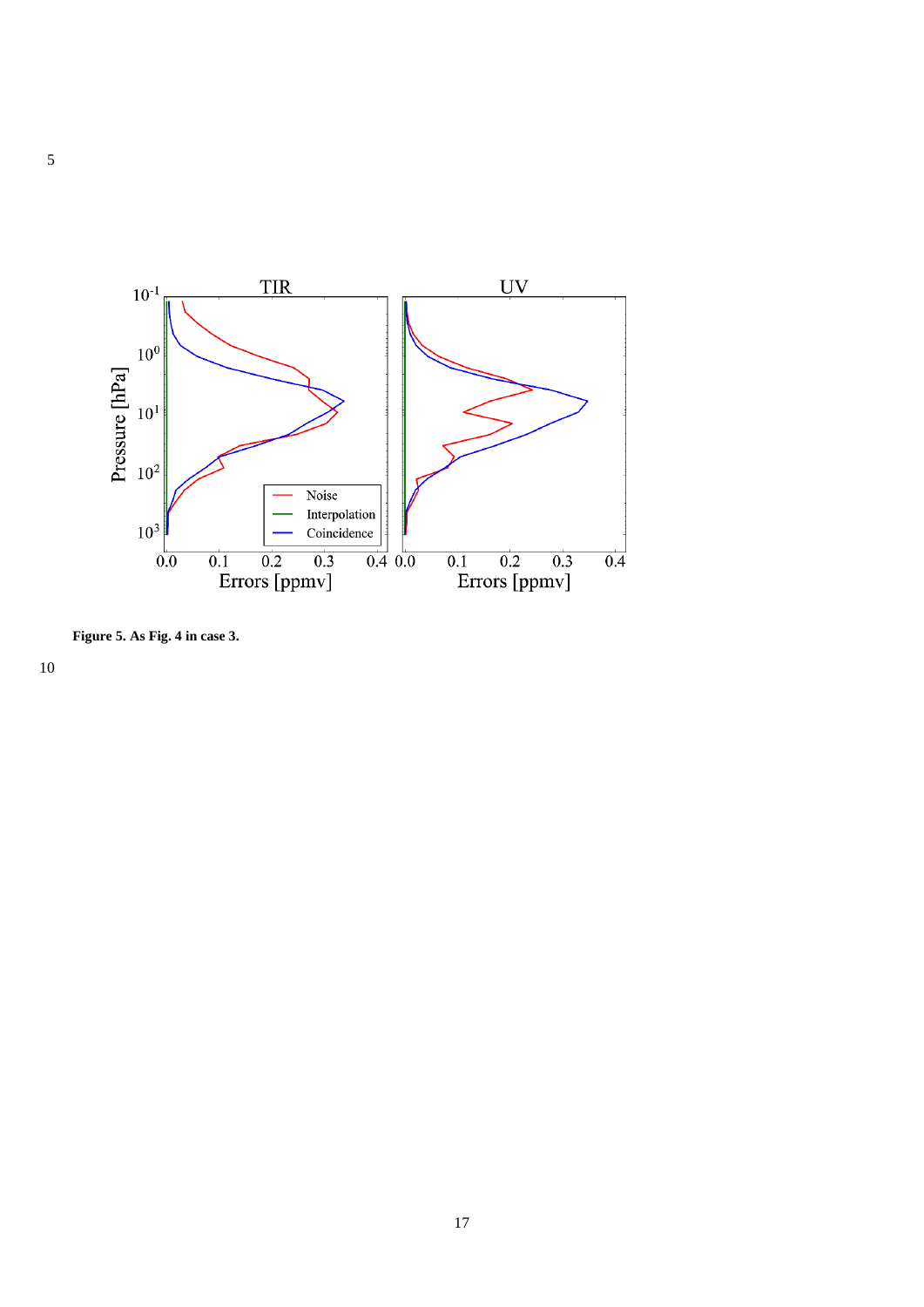

**Figure 6. Central and right panels of Figure 2 with added the fused profile and the residual error obtained with the modified**  10 **algorithm (magenta lines).The fused profile and the residual error obtained with the modified algorithm (magenta lines) compared with the same quantities of the central and right panels of Figure 2.**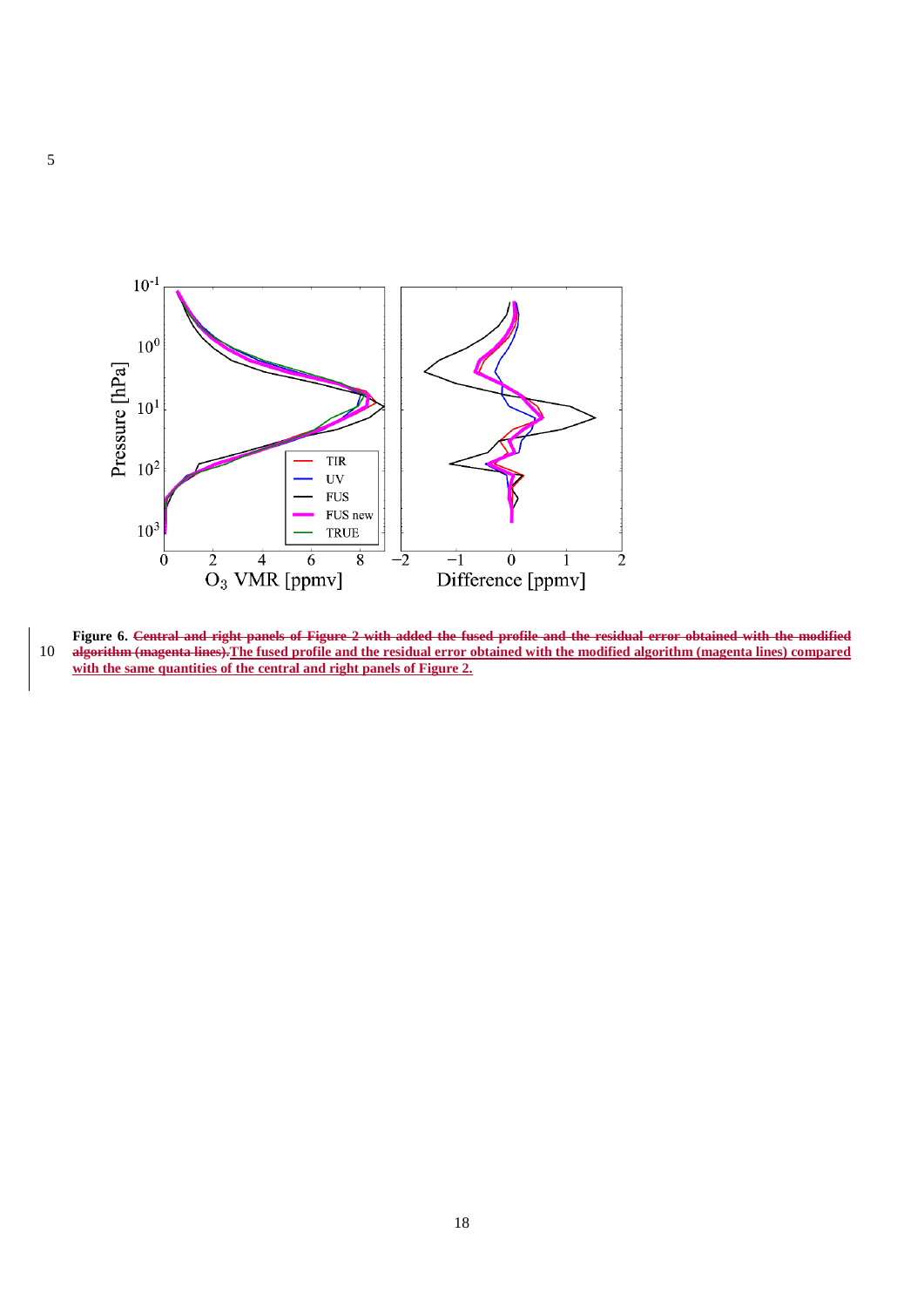

**Figure 7. Central and right panels of Figure 3 with added the fused profile and the residual error obtained with the modified**  10 **algorithm (magenta lines).The fused profile and the residual error obtained with the modified algorithm (magenta lines) compared with the same quantities of the central and right panels of Figure 3.**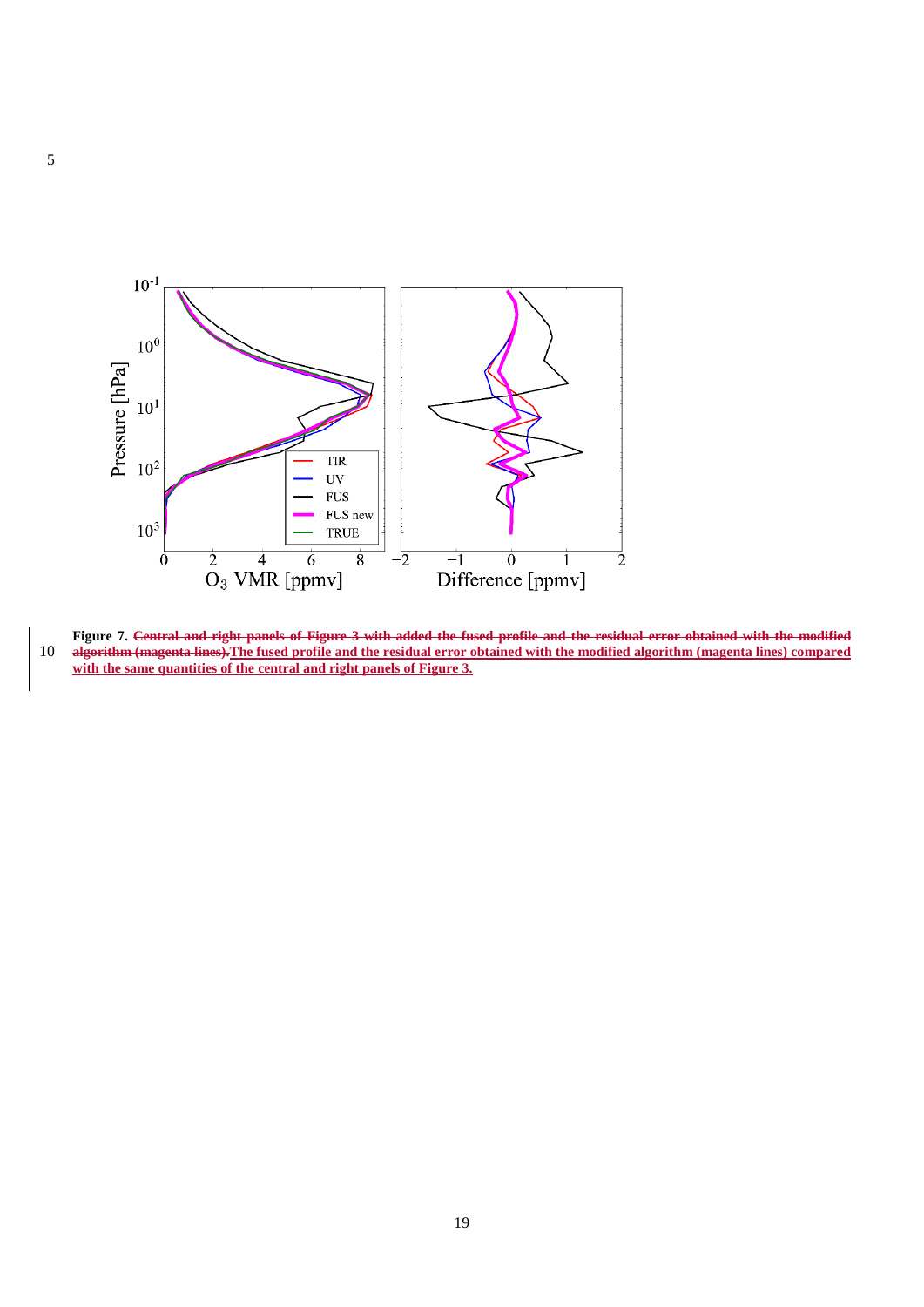

**Figure 8. Errors of the fused profile when we use the original (black line) and the generalized (magenta line) CDF for case 2.**